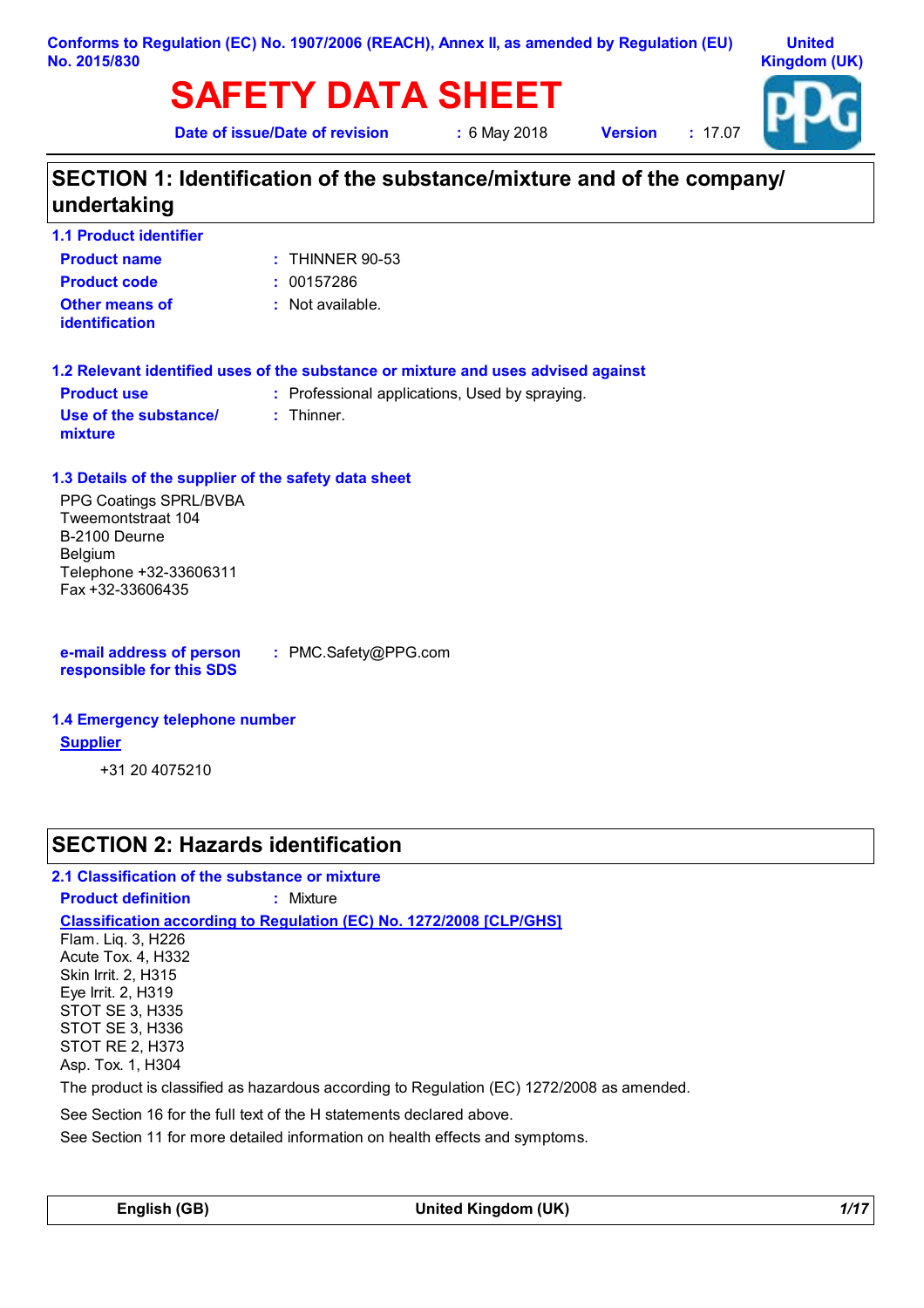|  |  | Conforms to Regulation (EC) No. 1907/2006 (REACH), Annex II, as amended by Regulation (EU) No. 2015/830 |
|--|--|---------------------------------------------------------------------------------------------------------|
|--|--|---------------------------------------------------------------------------------------------------------|

| Code                 | 00157286 | Date of issue/Date of revision | $: 6$ May 2018 |
|----------------------|----------|--------------------------------|----------------|
| <b>THINNER 90-53</b> |          |                                |                |

# **SECTION 2: Hazards identification**

| <b>2.2 Label elements</b>                                                                                                                                       |                                                                                                                                                                                                                                                                                                                                                                                     |
|-----------------------------------------------------------------------------------------------------------------------------------------------------------------|-------------------------------------------------------------------------------------------------------------------------------------------------------------------------------------------------------------------------------------------------------------------------------------------------------------------------------------------------------------------------------------|
| <b>Hazard pictograms</b>                                                                                                                                        |                                                                                                                                                                                                                                                                                                                                                                                     |
| <b>Signal word</b>                                                                                                                                              | Danger                                                                                                                                                                                                                                                                                                                                                                              |
| <b>Hazard statements</b>                                                                                                                                        | : Flammable liquid and vapour.<br>Harmful if inhaled.<br>Causes serious eye irritation.<br>Causes skin irritation.<br>May be fatal if swallowed and enters airways.<br>May cause respiratory irritation.<br>May cause drowsiness or dizziness.<br>May cause damage to organs through prolonged or repeated exposure.                                                                |
| <b>Precautionary statements</b>                                                                                                                                 |                                                                                                                                                                                                                                                                                                                                                                                     |
| <b>Prevention</b>                                                                                                                                               | : Wear protective gloves. Wear protective clothing. Wear eye or face protection.<br>Keep away from heat, hot surfaces, sparks, open flames and other ignition sources.<br>No smoking. Do not breathe vapour.                                                                                                                                                                        |
| <b>Response</b>                                                                                                                                                 | : IF INHALED: Remove person to fresh air and keep comfortable for breathing. IF<br>SWALLOWED: Immediately call a POISON CENTER or physician. IF ON SKIN (or<br>hair): Take off immediately all contaminated clothing. Rinse skin with water. IF IN<br>EYES: Rinse cautiously with water for several minutes. Remove contact lenses, if<br>present and easy to do. Continue rinsing. |
| <b>Storage</b>                                                                                                                                                  | : Store in a well-ventilated place. Keep cool.                                                                                                                                                                                                                                                                                                                                      |
| <b>Disposal</b>                                                                                                                                                 | : Not applicable.                                                                                                                                                                                                                                                                                                                                                                   |
|                                                                                                                                                                 | P280, P210, P260, P304 + P340, P301 + P310, P303 + P361 + P353, P305 + P351<br>+ P338, P403, P235                                                                                                                                                                                                                                                                                   |
| <b>Hazardous ingredients</b>                                                                                                                                    | <b>x</b> ylene<br>1-methoxy-2-propanol<br>ethylbenzene                                                                                                                                                                                                                                                                                                                              |
| <b>Supplemental label</b><br>elements                                                                                                                           | : Not applicable.                                                                                                                                                                                                                                                                                                                                                                   |
| <b>Annex XVII - Restrictions</b><br>on the manufacture,<br>placing on the market and<br>use of certain dangerous<br>substances, mixtures and<br><b>articles</b> | : Not applicable.                                                                                                                                                                                                                                                                                                                                                                   |
| <b>Special packaging requirements</b>                                                                                                                           |                                                                                                                                                                                                                                                                                                                                                                                     |
| <b>Containers to be fitted</b><br>with child-resistant<br>fastenings                                                                                            | : Not applicable.                                                                                                                                                                                                                                                                                                                                                                   |
| <b>Tactile warning of danger</b>                                                                                                                                | : Not applicable.                                                                                                                                                                                                                                                                                                                                                                   |
| <b>2.3 Other hazards</b>                                                                                                                                        |                                                                                                                                                                                                                                                                                                                                                                                     |
| Other hazards which do<br>not result in classification                                                                                                          | : Prolonged or repeated contact may dry skin and cause irritation.                                                                                                                                                                                                                                                                                                                  |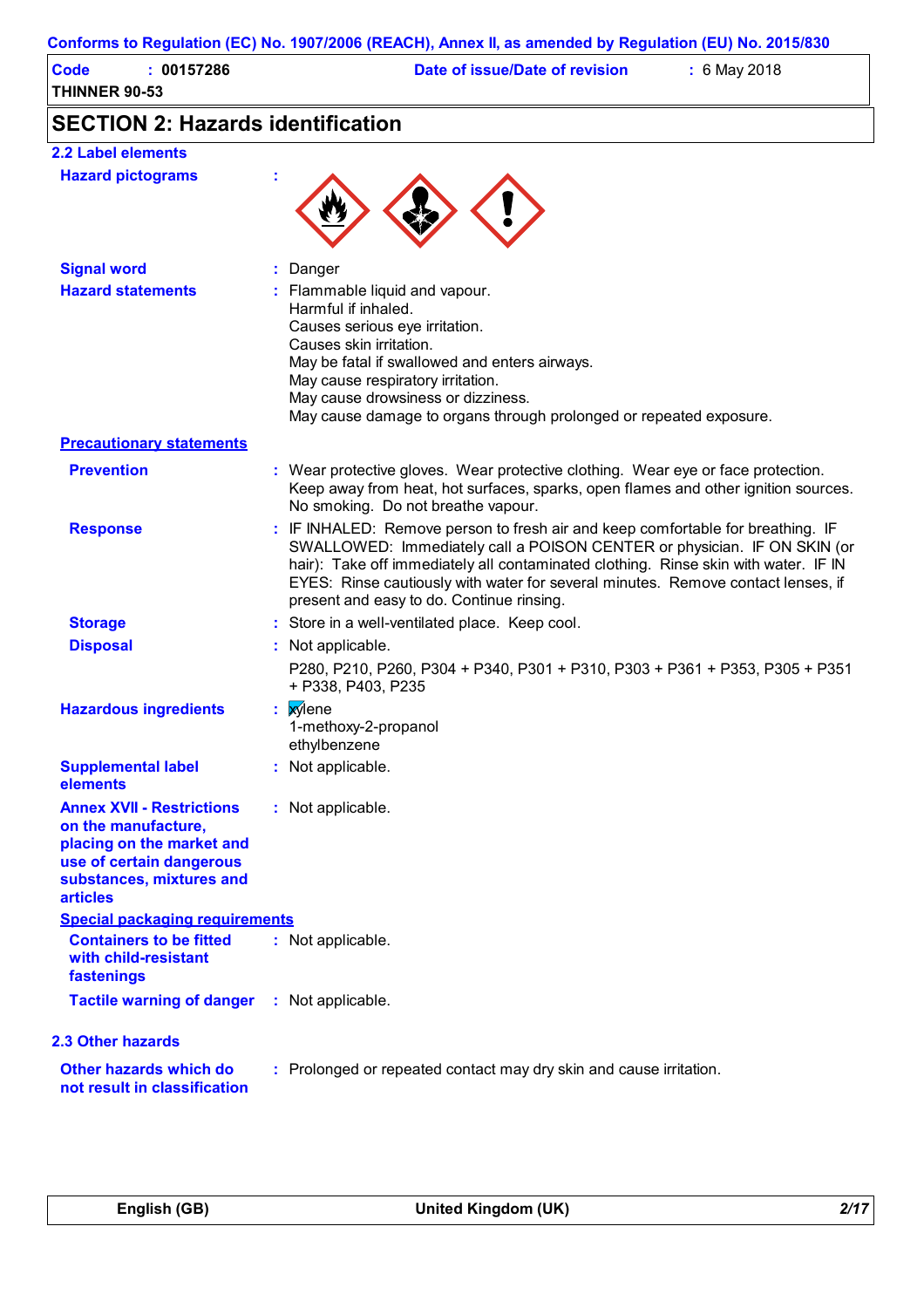**THINNER 90-53**

**Code : 00157286 Date of issue/Date of revision :** 6 May 2018

## **SECTION 3: Composition/information on ingredients**

|                                |                                                                                     |                 | <b>Classification</b>                                                                                                                                                                                                                     |             |
|--------------------------------|-------------------------------------------------------------------------------------|-----------------|-------------------------------------------------------------------------------------------------------------------------------------------------------------------------------------------------------------------------------------------|-------------|
| <b>Product/ingredient name</b> | <b>Identifiers</b>                                                                  | % by weight     | <b>Regulation (EC) No.</b><br>1272/2008 [CLP]                                                                                                                                                                                             | <b>Type</b> |
| <b>x</b> ylene                 | REACH #: 01-2119488216-32<br>EC: 215-535-7<br>CAS: 1330-20-7<br>Index: 601-022-00-9 | $≥50 - <55$     | Flam. Lig. 3, H226<br>Acute Tox. 4, H312<br>Acute Tox. 4, H332<br>Skin Irrit. 2, H315<br>Eye Irrit. 2, H319<br><b>STOT SE 3, H335</b><br><b>STOT RE 2, H373</b><br>(central nervous system<br>(CNS), kidneys, liver)<br>Asp. Tox. 1, H304 | [1] [2]     |
| 1-methoxy-2-propanol           | REACH #: 01-2119457435-35<br>EC: 203-539-1<br>CAS: 107-98-2<br>Index: 603-064-00-3  | $≥25 - ≤50$     | Flam. Liq. 3, H226<br>STOT SE 3, H336                                                                                                                                                                                                     | [1] [2]     |
| ethylbenzene                   | REACH #: 01-2119489370-35<br>EC: 202-849-4<br>CAS: 100-41-4<br>Index: 601-023-00-4  | $\geq 5.0 - 10$ | Flam. Liq. 2, H225<br>Acute Tox. 4, H332<br><b>STOT RE 2, H373</b><br>(hearing organs)<br>Asp. Tox. 1, H304                                                                                                                               | [1] [2]     |
| 2-methoxypropanol              | EC: 216-455-5<br>CAS: 1589-47-5<br>Index: 603-106-00-0                              | < 0.30          | Flam. Liq. 3, H226<br>Skin Irrit. 2, H315<br>Eye Dam. 1, H318<br>Repr. 1B, H360D<br>(Unborn child)<br><b>STOT SE 3, H335</b>                                                                                                              | $[1]$       |
|                                |                                                                                     |                 | See Section 16 for the<br>full text of the H<br>statements declared<br>above.                                                                                                                                                             |             |

There are no additional ingredients present which, within the current knowledge of the supplier and in the concentrations applicable, are classified as hazardous to health or the environment, are PBTs or vPvBs or have been assigned a workplace exposure limit and hence require reporting in this section.

#### Type

[1] Substance classified with a health or environmental hazard

[2] Substance with a workplace exposure limit

[3] Substance meets the criteria for PBT according to Regulation (EC) No. 1907/2006, Annex XIII

[4] Substance meets the criteria for vPvB according to Regulation (EC) No. 1907/2006, Annex XIII

[5] Substance of equivalent concern

[6] Additional disclosure due to company policy

Occupational exposure limits, if available, are listed in Section 8.

#### **SUB codes represent substances without registered CAS Numbers.**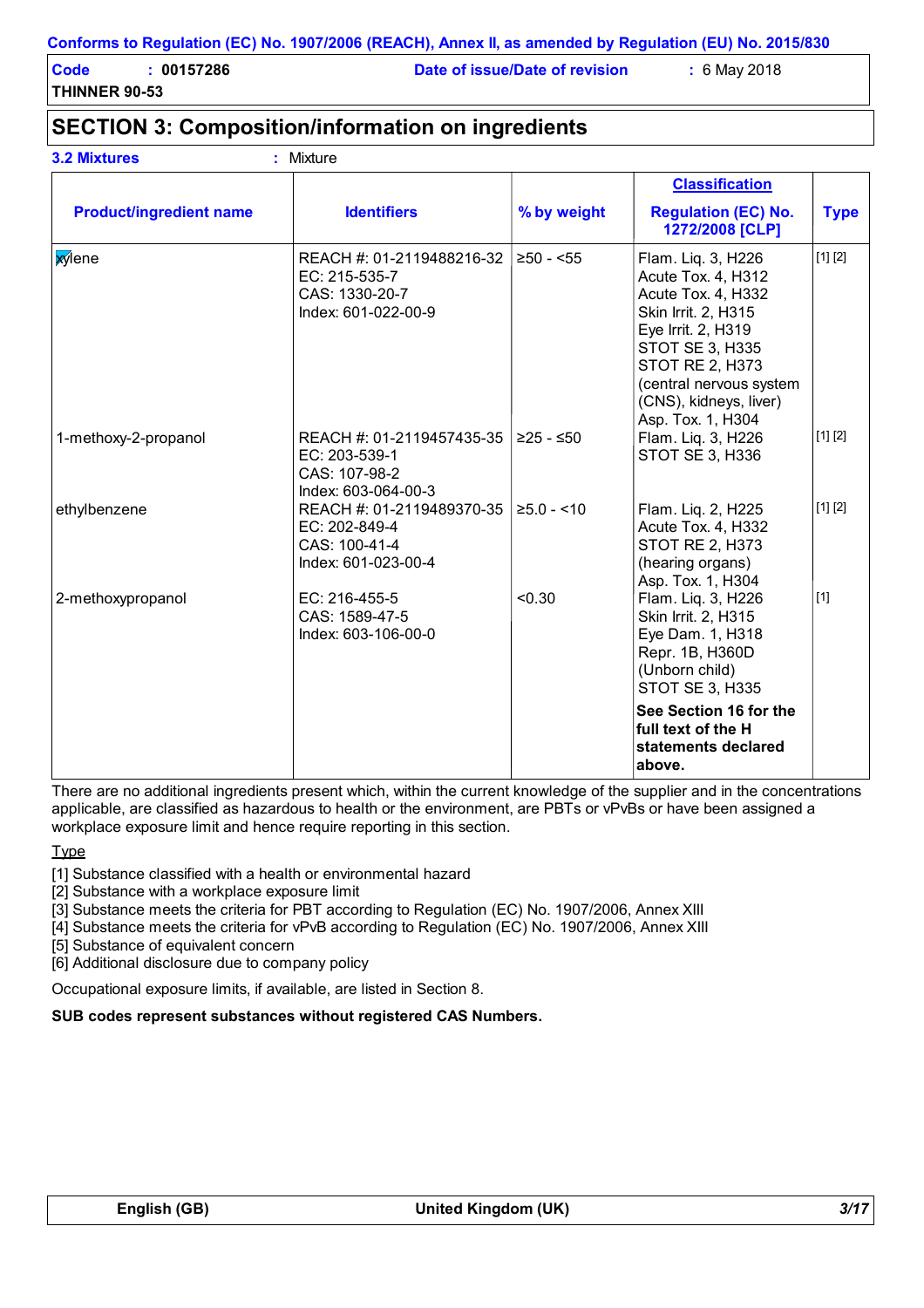| Code                 | 00157286 | Date of issue/Date of revision | $: 6$ May 2018 |
|----------------------|----------|--------------------------------|----------------|
| <b>THINNER 90-53</b> |          |                                |                |

# **SECTION 4: First aid measures**

| 4.1 Description of first aid measures |                                                                                                                                                                                                                                                                                                                         |
|---------------------------------------|-------------------------------------------------------------------------------------------------------------------------------------------------------------------------------------------------------------------------------------------------------------------------------------------------------------------------|
| Eye contact                           | : Remove contact lenses, irrigate copiously with clean, fresh water, holding the eyelids<br>apart for at least 10 minutes and seek immediate medical advice.                                                                                                                                                            |
| <b>Inhalation</b>                     | : Remove to fresh air. Keep person warm and at rest. If not breathing, if breathing is<br>irregular or if respiratory arrest occurs, provide artificial respiration or oxygen by<br>trained personnel.                                                                                                                  |
| <b>Skin contact</b>                   | : Remove contaminated clothing and shoes. Wash skin thoroughly with soap and<br>water or use recognised skin cleanser. Do NOT use solvents or thinners.                                                                                                                                                                 |
| <b>Ingestion</b>                      | : If swallowed, seek medical advice immediately and show the container or label. Keep<br>person warm and at rest. Do NOT induce vomiting.                                                                                                                                                                               |
| <b>Protection of first-aiders</b>     | : No action shall be taken involving any personal risk or without suitable training. If it is<br>suspected that fumes are still present, the rescuer should wear an appropriate mask<br>or self-contained breathing apparatus. It may be dangerous to the person providing<br>aid to give mouth-to-mouth resuscitation. |

#### **4.2 Most important symptoms and effects, both acute and delayed**

| <b>Potential acute health effects</b> |                                                                                                                                                                                           |
|---------------------------------------|-------------------------------------------------------------------------------------------------------------------------------------------------------------------------------------------|
| <b>Eye contact</b>                    | : Causes serious eye irritation.                                                                                                                                                          |
| <b>Inhalation</b>                     | : Harmful if inhaled. Can cause central nervous system (CNS) depression. May<br>cause drowsiness or dizziness. May cause respiratory irritation.                                          |
| <b>Skin contact</b>                   | : Causes skin irritation. Defatting to the skin.                                                                                                                                          |
| <b>Ingestion</b>                      | : Can cause central nervous system (CNS) depression. May be fatal if swallowed and<br>enters airways.                                                                                     |
| <b>Over-exposure signs/symptoms</b>   |                                                                                                                                                                                           |
| <b>Eye contact</b>                    | : Adverse symptoms may include the following:<br>pain or irritation<br>watering<br>redness                                                                                                |
| <b>Inhalation</b>                     | : Adverse symptoms may include the following:<br>respiratory tract irritation<br>coughing<br>nausea or vomiting<br>headache<br>drowsiness/fatigue<br>dizziness/vertigo<br>unconsciousness |
| <b>Skin contact</b>                   | : Adverse symptoms may include the following:<br>irritation<br>redness<br>dryness<br>cracking                                                                                             |
| <b>Ingestion</b>                      | : Adverse symptoms may include the following:<br>nausea or vomiting                                                                                                                       |
|                                       | 4.3 Indication of any immediate medical attention and special treatment needed                                                                                                            |
| <b>Notes to physician</b>             | : Treat symptomatically. Contact poison treatment specialist immediately if large<br>quantities have been ingested or inhaled.                                                            |
| <b>Specific treatments</b>            | : No specific treatment.                                                                                                                                                                  |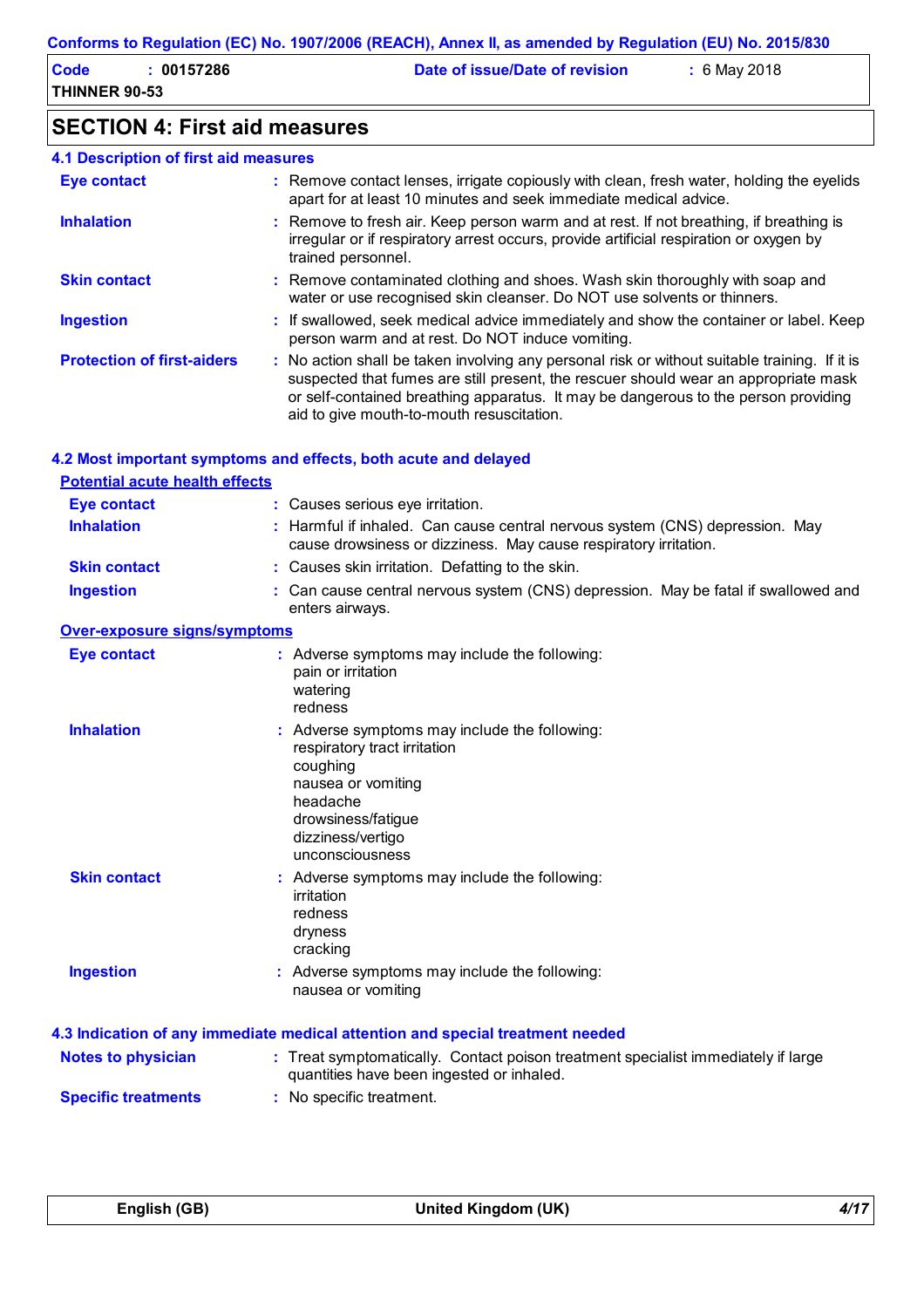| Code                 | 00157286 | Date of issue/Date of revision | $: 6$ May 2018 |
|----------------------|----------|--------------------------------|----------------|
| <b>THINNER 90-53</b> |          |                                |                |

# **SECTION 5: Firefighting measures**

| 5.1 Extinguishing media                                   |                                                                                                                                                                                                                                                                                                                                                                     |
|-----------------------------------------------------------|---------------------------------------------------------------------------------------------------------------------------------------------------------------------------------------------------------------------------------------------------------------------------------------------------------------------------------------------------------------------|
| <b>Suitable extinguishing</b><br>media                    | : Use dry chemical, $CO2$ , water spray (fog) or foam.                                                                                                                                                                                                                                                                                                              |
| <b>Unsuitable extinguishing</b><br>media                  | : Do not use water jet.                                                                                                                                                                                                                                                                                                                                             |
| 5.2 Special hazards arising from the substance or mixture |                                                                                                                                                                                                                                                                                                                                                                     |
| <b>Hazards from the</b><br>substance or mixture           | : Flammable liquid and vapour. Runoff to sewer may create fire or explosion hazard.<br>In a fire or if heated, a pressure increase will occur and the container may burst, with<br>the risk of a subsequent explosion.                                                                                                                                              |
| <b>Hazardous combustion</b><br>products                   | Decomposition products may include the following materials:<br>carbon oxides                                                                                                                                                                                                                                                                                        |
| <b>5.3 Advice for firefighters</b>                        |                                                                                                                                                                                                                                                                                                                                                                     |
| fighters                                                  | Special precautions for fire-: Promptly isolate the scene by removing all persons from the vicinity of the incident if<br>there is a fire. No action shall be taken involving any personal risk or without suitable<br>training. Move containers from fire area if this can be done without risk. Use water<br>spray to keep fire-exposed containers cool.          |
| <b>Special protective</b><br>equipment for fire-fighters  | Fire-fighters should wear appropriate protective equipment and self-contained<br>breathing apparatus (SCBA) with a full face-piece operated in positive pressure<br>mode. Clothing for fire-fighters (including helmets, protective boots and gloves)<br>conforming to European standard EN 469 will provide a basic level of protection for<br>chemical incidents. |

# **SECTION 6: Accidental release measures**

|                                                          | 6.1 Personal precautions, protective equipment and emergency procedures                                                                                                                                                                                                                                                                                                                                                                                                                        |
|----------------------------------------------------------|------------------------------------------------------------------------------------------------------------------------------------------------------------------------------------------------------------------------------------------------------------------------------------------------------------------------------------------------------------------------------------------------------------------------------------------------------------------------------------------------|
| For non-emergency<br>personnel                           | : No action shall be taken involving any personal risk or without suitable training.<br>Evacuate surrounding areas. Keep unnecessary and unprotected personnel from<br>entering. Do not touch or walk through spilt material. Shut off all ignition sources.<br>No flares, smoking or flames in hazard area. Avoid breathing vapour or mist.<br>Provide adequate ventilation. Wear appropriate respirator when ventilation is<br>inadequate. Put on appropriate personal protective equipment. |
| For emergency responders                                 | If specialised clothing is required to deal with the spillage, take note of any<br>И.,<br>information in Section 8 on suitable and unsuitable materials. See also the<br>information in "For non-emergency personnel".                                                                                                                                                                                                                                                                         |
| <b>6.2 Environmental</b><br>precautions                  | : Avoid dispersal of spilt material and runoff and contact with soil, waterways, drains<br>and sewers. Inform the relevant authorities if the product has caused environmental<br>pollution (sewers, waterways, soil or air).                                                                                                                                                                                                                                                                  |
| 6.3 Methods and material for containment and cleaning up |                                                                                                                                                                                                                                                                                                                                                                                                                                                                                                |
| <b>Small spill</b>                                       | : Stop leak if without risk. Move containers from spill area. Use spark-proof tools and<br>explosion-proof equipment. Dilute with water and mop up if water-soluble.<br>Alternatively, or if water-insoluble, absorb with an inert dry material and place in an<br>appropriate waste disposal container. Dispose of via a licensed waste disposal<br>contractor.                                                                                                                               |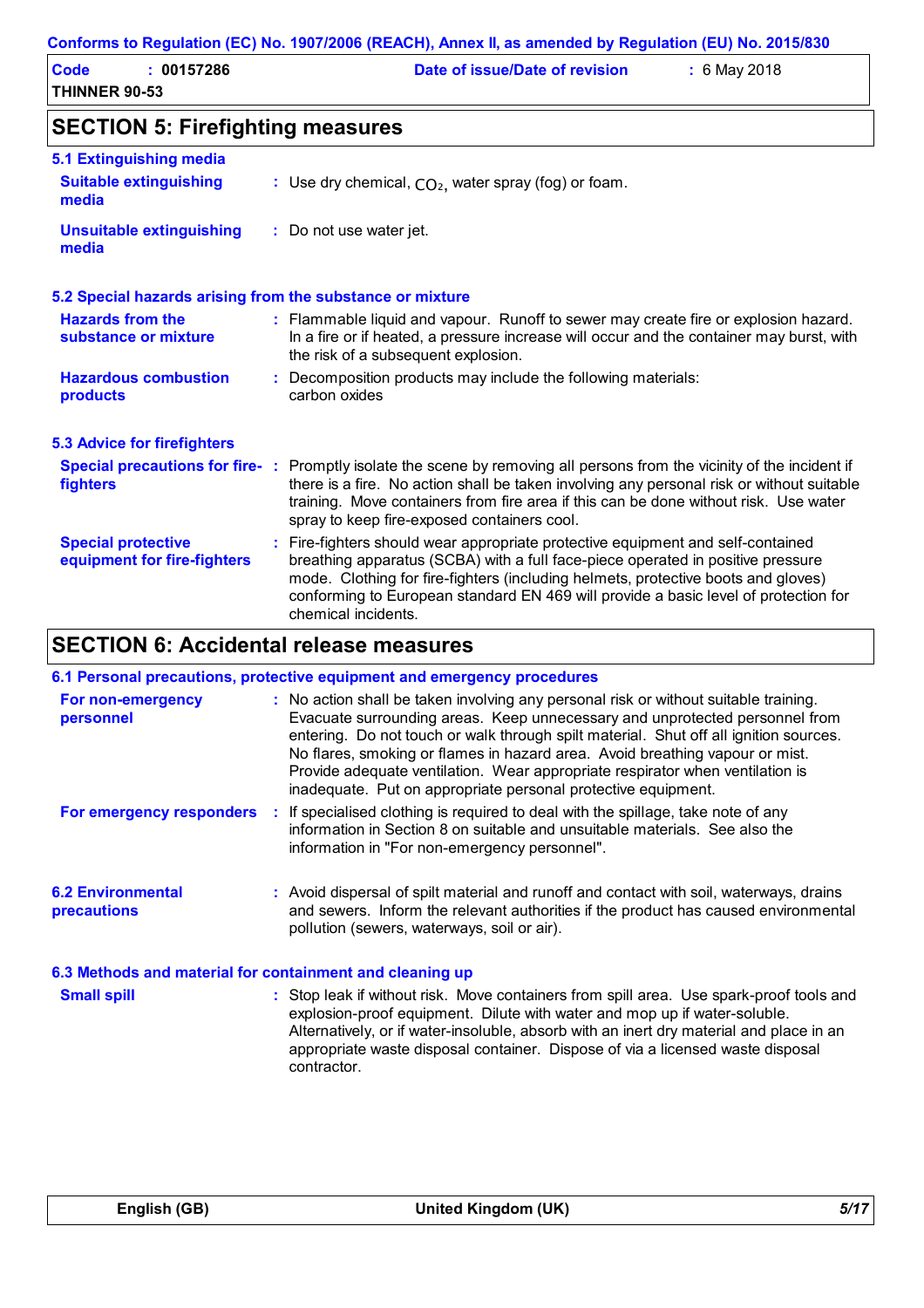| Code                 | : 00157286 | Date of issue/Date of revision | $: 6$ May 2018 |
|----------------------|------------|--------------------------------|----------------|
| <b>THINNER 90-53</b> |            |                                |                |

## **SECTION 6: Accidental release measures**

| <b>Large spill</b>                               | : Stop leak if without risk. Move containers from spill area. Use spark-proof tools and<br>explosion-proof equipment. Approach the release from upwind. Prevent entry into<br>sewers, water courses, basements or confined areas. Wash spillages into an<br>effluent treatment plant or proceed as follows. Contain and collect spillage with non-<br>combustible, absorbent material e.g. sand, earth, vermiculite or diatomaceous earth<br>and place in container for disposal according to local regulations. Dispose of via a<br>licensed waste disposal contractor. Contaminated absorbent material may pose the<br>same hazard as the spilt product. |
|--------------------------------------------------|------------------------------------------------------------------------------------------------------------------------------------------------------------------------------------------------------------------------------------------------------------------------------------------------------------------------------------------------------------------------------------------------------------------------------------------------------------------------------------------------------------------------------------------------------------------------------------------------------------------------------------------------------------|
| <b>6.4 Reference to other</b><br><b>sections</b> | : See Section 1 for emergency contact information.<br>See Section 8 for information on appropriate personal protective equipment.<br>See Section 13 for additional waste treatment information.                                                                                                                                                                                                                                                                                                                                                                                                                                                            |

## **SECTION 7: Handling and storage**

The information in this section contains generic advice and guidance. The list of Identified Uses in Section 1 should be consulted for any available use-specific information provided in the Exposure Scenario(s).

#### **7.1 Precautions for safe handling**

| <b>Protective measures</b>                                                           | : Put on appropriate personal protective equipment (see Section 8). Eating, drinking<br>and smoking should be prohibited in areas where this material is handled, stored and<br>processed. Workers should wash hands and face before eating, drinking and<br>smoking. Remove contaminated clothing and protective equipment before entering<br>eating areas. Do not ingest. Avoid contact with eyes, skin and clothing. Avoid<br>breathing vapour or mist. Use only with adequate ventilation. Wear appropriate<br>respirator when ventilation is inadequate. Do not enter storage areas and confined<br>spaces unless adequately ventilated. Keep in the original container or an approved<br>alternative made from a compatible material, kept tightly closed when not in use.<br>Store and use away from heat, sparks, open flame or any other ignition source. Use<br>explosion-proof electrical (ventilating, lighting and material handling) equipment. Use<br>non-sparking tools. Take precautionary measures against electrostatic discharges.<br>To avoid fire or explosion, dissipate static electricity during transfer by earthing and<br>bonding containers and equipment before transferring material. Empty containers<br>retain product residue and can be hazardous. Do not reuse container. |
|--------------------------------------------------------------------------------------|---------------------------------------------------------------------------------------------------------------------------------------------------------------------------------------------------------------------------------------------------------------------------------------------------------------------------------------------------------------------------------------------------------------------------------------------------------------------------------------------------------------------------------------------------------------------------------------------------------------------------------------------------------------------------------------------------------------------------------------------------------------------------------------------------------------------------------------------------------------------------------------------------------------------------------------------------------------------------------------------------------------------------------------------------------------------------------------------------------------------------------------------------------------------------------------------------------------------------------------------------------------------------------------------------------------|
| <b>Advice on general</b><br>occupational hygiene                                     | : Eating, drinking and smoking should be prohibited in areas where this material is<br>handled, stored and processed. Workers should wash hands and face before eating,<br>drinking and smoking. Remove contaminated clothing and protective equipment<br>before entering eating areas. See also Section 8 for additional information on<br>hygiene measures.                                                                                                                                                                                                                                                                                                                                                                                                                                                                                                                                                                                                                                                                                                                                                                                                                                                                                                                                                 |
| <b>7.2 Conditions for safe</b><br>storage, including any<br><b>incompatibilities</b> | : Store between the following temperatures: 0 to $35^{\circ}$ C (32 to $95^{\circ}$ F). Store in<br>accordance with local regulations. Store in a segregated and approved area. Store<br>in original container protected from direct sunlight in a dry, cool and well-ventilated<br>area, away from incompatible materials (see Section 10) and food and drink. Store<br>locked up. Eliminate all ignition sources. Separate from oxidizing materials. Keep<br>container tightly closed and sealed until ready for use. Containers that have been<br>opened must be carefully resealed and kept upright to prevent leakage. Do not store<br>in unlabelled containers. Use appropriate containment to avoid environmental<br>contamination. See Section 10 for incompatible materials before handling or use.                                                                                                                                                                                                                                                                                                                                                                                                                                                                                                  |

#### **7.3 Specific end use(s)**

See Section 1.2 for Identified uses.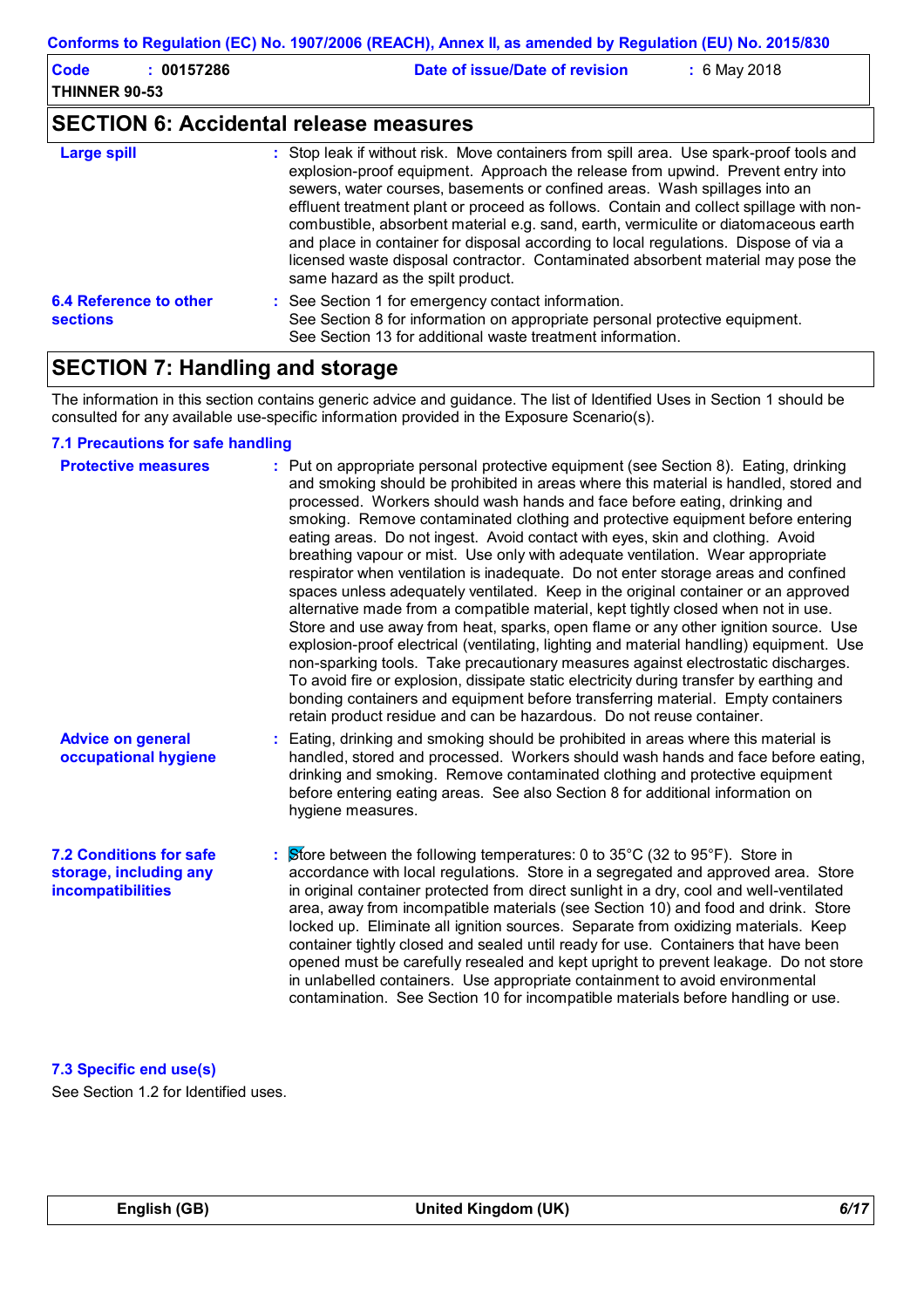| Code                 | 00157286 | Date of issue/Date of revision | $: 6$ May 2018 |
|----------------------|----------|--------------------------------|----------------|
| <b>THINNER 90-53</b> |          |                                |                |

### **SECTION 8: Exposure controls/personal protection**

The information in this section contains generic advice and guidance. The list of Identified Uses in Section 1 should be consulted for any available use-specific information provided in the Exposure Scenario(s).

#### **8.1 Control parameters**

#### **Occupational exposure limits**

| <b>Product/ingredient name</b>              | <b>Exposure limit values</b>                                                                                                                                                                                                                                                                                                                                                                                                                                                                                                                                                                                                                                                               |
|---------------------------------------------|--------------------------------------------------------------------------------------------------------------------------------------------------------------------------------------------------------------------------------------------------------------------------------------------------------------------------------------------------------------------------------------------------------------------------------------------------------------------------------------------------------------------------------------------------------------------------------------------------------------------------------------------------------------------------------------------|
| <b>x</b> ylene                              | EH40/2005 WELs (United Kingdom (UK), 12/2011). Absorbed<br>through skin.<br>STEL: 441 mg/m <sup>3</sup> 15 minutes.<br>STEL: 100 ppm 15 minutes.<br>TWA: 220 mg/m <sup>3</sup> 8 hours.                                                                                                                                                                                                                                                                                                                                                                                                                                                                                                    |
| 1-methoxy-2-propanol                        | TWA: 50 ppm 8 hours.<br>EH40/2005 WELs (United Kingdom (UK), 12/2011). Absorbed<br>through skin.<br>STEL: 560 mg/m <sup>3</sup> 15 minutes.<br>STEL: 150 ppm 15 minutes.<br>TWA: 375 mg/m <sup>3</sup> 8 hours.<br>TWA: 100 ppm 8 hours.                                                                                                                                                                                                                                                                                                                                                                                                                                                   |
| ethylbenzene                                | EH40/2005 WELs (United Kingdom (UK), 12/2011). Absorbed<br>through skin.<br>STEL: 552 mg/m <sup>3</sup> 15 minutes.<br>STEL: 125 ppm 15 minutes.<br>TWA: 441 mg/m <sup>3</sup> 8 hours.<br>TWA: 100 ppm 8 hours.                                                                                                                                                                                                                                                                                                                                                                                                                                                                           |
| <b>Recommended monitoring</b><br>procedures | If this product contains ingredients with exposure limits, personal, workplace<br>atmosphere or biological monitoring may be required to determine the effectiveness<br>of the ventilation or other control measures and/or the necessity to use respiratory<br>protective equipment. Reference should be made to monitoring standards, such as<br>the following: European Standard EN 689 (Workplace atmospheres - Guidance for<br>the assessment of exposure by inhalation to chemical agents for comparison with<br>limit values and measurement strategy) European Standard EN 14042 (Workplace<br>atmospheres - Guide for the application and use of procedures for the assessment of |

exposure to chemical and biological agents) European Standard EN 482 (Workplace atmospheres - General requirements for the performance of procedures for the measurement of chemical agents) Reference to national guidance documents for methods for the determination of hazardous substances will also be required.

#### **DNELs**

| <b>Product/ingredient name</b> | <b>Type</b> | <b>Exposure</b>                | <b>Value</b>            | <b>Population</b> | <b>Effects</b> |
|--------------------------------|-------------|--------------------------------|-------------------------|-------------------|----------------|
| xylene                         | <b>DNEL</b> | Short term<br>Inhalation       | $289$ mg/m <sup>3</sup> | Workers           | Systemic       |
|                                | <b>DNEL</b> | Short term<br>Inhalation       | $289$ mg/m <sup>3</sup> | <b>Workers</b>    | Local          |
|                                | <b>DNEL</b> | Long term Dermal               | 180 mg/kg<br>bw/day     | Workers           | Systemic       |
|                                | <b>DNEL</b> | Long term<br>Inhalation        | 77 mg/m <sup>3</sup>    | <b>Workers</b>    | Systemic       |
|                                | <b>DNEL</b> | Short term<br>Inhalation       | 174 mg/m <sup>3</sup>   | Consumers         | Systemic       |
|                                | <b>DNEL</b> | Short term<br>Inhalation       | 174 mg/m <sup>3</sup>   | Consumers         | Local          |
|                                | <b>DNEL</b> | Long term Dermal               | $108$ mg/kg<br>bw/day   | Consumers         | Systemic       |
|                                | <b>DNEL</b> | Long term<br><b>Inhalation</b> | 14.8 mg/m <sup>3</sup>  | Consumers         | Systemic       |
| English (GB)                   |             | <b>United Kingdom (UK)</b>     |                         |                   | 7/17           |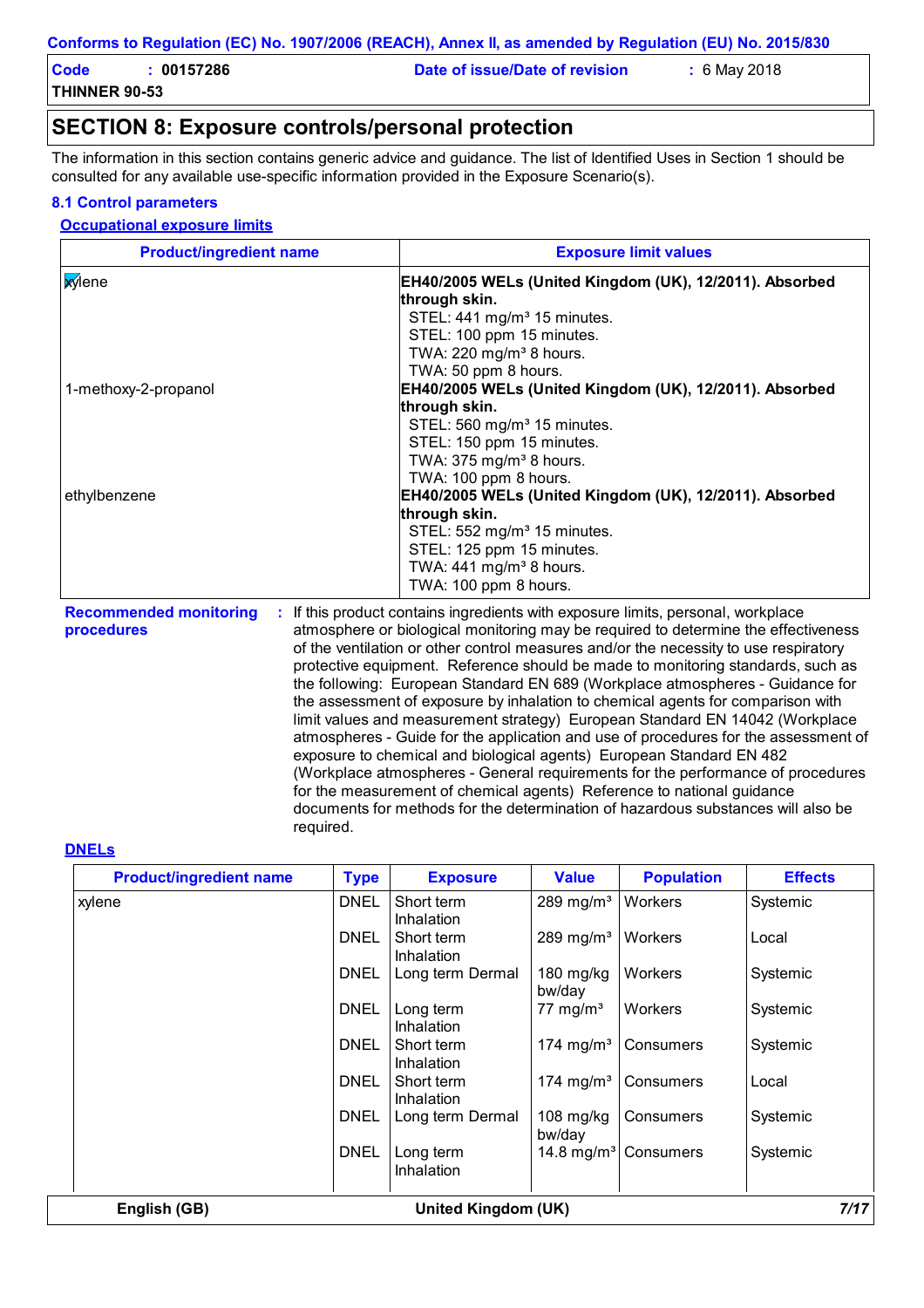| <b>Code</b><br>THINNER 90-53 | : 00157286                                              | Date of issue/Date of revision |                     | $: 6$ May 2018 |          |
|------------------------------|---------------------------------------------------------|--------------------------------|---------------------|----------------|----------|
|                              | <b>SECTION 8: Exposure controls/personal protection</b> |                                |                     |                |          |
|                              |                                                         | DNEL   Long term Oral          | 1.6 mg/kg<br>bw/dav | Consumers      | Systemic |

|                      |             |                          | pw/uay                        |                                  |          |
|----------------------|-------------|--------------------------|-------------------------------|----------------------------------|----------|
| 1-methoxy-2-propanol | <b>DNEL</b> | Short term<br>Inhalation | 553.5 mg/<br>m <sup>3</sup>   | Workers                          | Local    |
|                      | <b>DNEL</b> | Long term<br>Inhalation  | 369 mg/ $m3$                  | Workers                          | Systemic |
|                      | <b>DNEL</b> | Long term Dermal         | 50.6 mg/<br>kg bw/day         | Workers                          | Systemic |
|                      | <b>DNEL</b> | Long term<br>Inhalation  |                               | 43.9 mg/m <sup>3</sup> Consumers | Systemic |
|                      | <b>DNEL</b> | Long term Dermal         | 18.1 $mg/$<br>kg bw/day       | Consumers                        | Systemic |
|                      | <b>DNEL</b> | Long term Oral           | $3.3 \text{ mg/kg}$<br>bw/day | Consumers                        | Systemic |
| ethylbenzene         | <b>DNEL</b> | Long term<br>Inhalation  | 77 mg/m <sup>3</sup>          | Workers                          | Systemic |
|                      | <b>DNEL</b> | Short term<br>Inhalation | 293 mg/ $m3$                  | Workers                          | Local    |
|                      | <b>DNEL</b> | Long term Dermal         | 180 mg/kg<br>bw/day           | Workers                          | Systemic |
|                      | <b>DNEL</b> | Long term<br>Inhalation  | 15 mg/m <sup>3</sup>          | Consumers                        | Systemic |
|                      | <b>DNEL</b> | Long term Oral           | 1.6 mg/kg<br>bw/day           | Consumers                        | Systemic |

#### **PNECs**

| <b>Product/ingredient name</b> | <b>Type</b> | <b>Compartment Detail</b> | <b>Value</b>    | <b>Method Detail</b>            |
|--------------------------------|-------------|---------------------------|-----------------|---------------------------------|
| xylene                         |             | Fresh water               | $0.327$ mg/l    |                                 |
|                                |             | Marine water              | $0.327$ mg/l    |                                 |
|                                |             | Sewage Treatment<br>Plant | 6.58 mg/l       |                                 |
|                                |             | Fresh water sediment      | 12.46 mg/kg dwt |                                 |
|                                |             | Marine water sediment     | 12.46 mg/kg dwt |                                 |
|                                |             | Soil                      | 2.31 mg/kg      |                                 |
| 1-methoxy-2-propanol           |             | Fresh water               | $10$ mg/l       | <b>Assessment Factors</b>       |
|                                |             | Marine water              | 1 $mg/l$        | <b>Assessment Factors</b>       |
|                                |             | Sewage Treatment<br>Plant | 100 mg/l        | <b>Assessment Factors</b>       |
|                                |             | Fresh water sediment      | 41.6 mg/kg      | <b>Equilibrium Partitioning</b> |
|                                |             | Marine water sediment     | 4.17 mg/kg      | <b>Equilibrium Partitioning</b> |
|                                |             | Soil                      | 2.47 mg/kg      | <b>Equilibrium Partitioning</b> |
| ethylbenzene                   |             | Fresh water               | $0.1$ mg/l      | <b>Assessment Factors</b>       |
|                                |             | Marine water              | $0.01$ mg/l     | <b>Assessment Factors</b>       |
|                                |             | Sewage Treatment<br>Plant | $9.6$ mg/l      | <b>Assessment Factors</b>       |
|                                |             | Fresh water sediment      | 13.7 mg/kg dwt  | <b>Equilibrium Partitioning</b> |
|                                |             | Marine water sediment     | 1.37 mg/kg dwt  | <b>Equilibrium Partitioning</b> |
|                                |             | Soil                      | 2.68 mg/kg dwt  | <b>Equilibrium Partitioning</b> |
|                                |             | Secondary Poisoning       | 20 mg/kg        |                                 |

#### **8.2 Exposure controls**

**Appropriate engineering controls**

**:** Use only with adequate ventilation. Use process enclosures, local exhaust ventilation or other engineering controls to keep worker exposure to airborne contaminants below any recommended or statutory limits. The engineering controls also need to keep gas, vapour or dust concentrations below any lower explosive limits. Use explosion-proof ventilation equipment.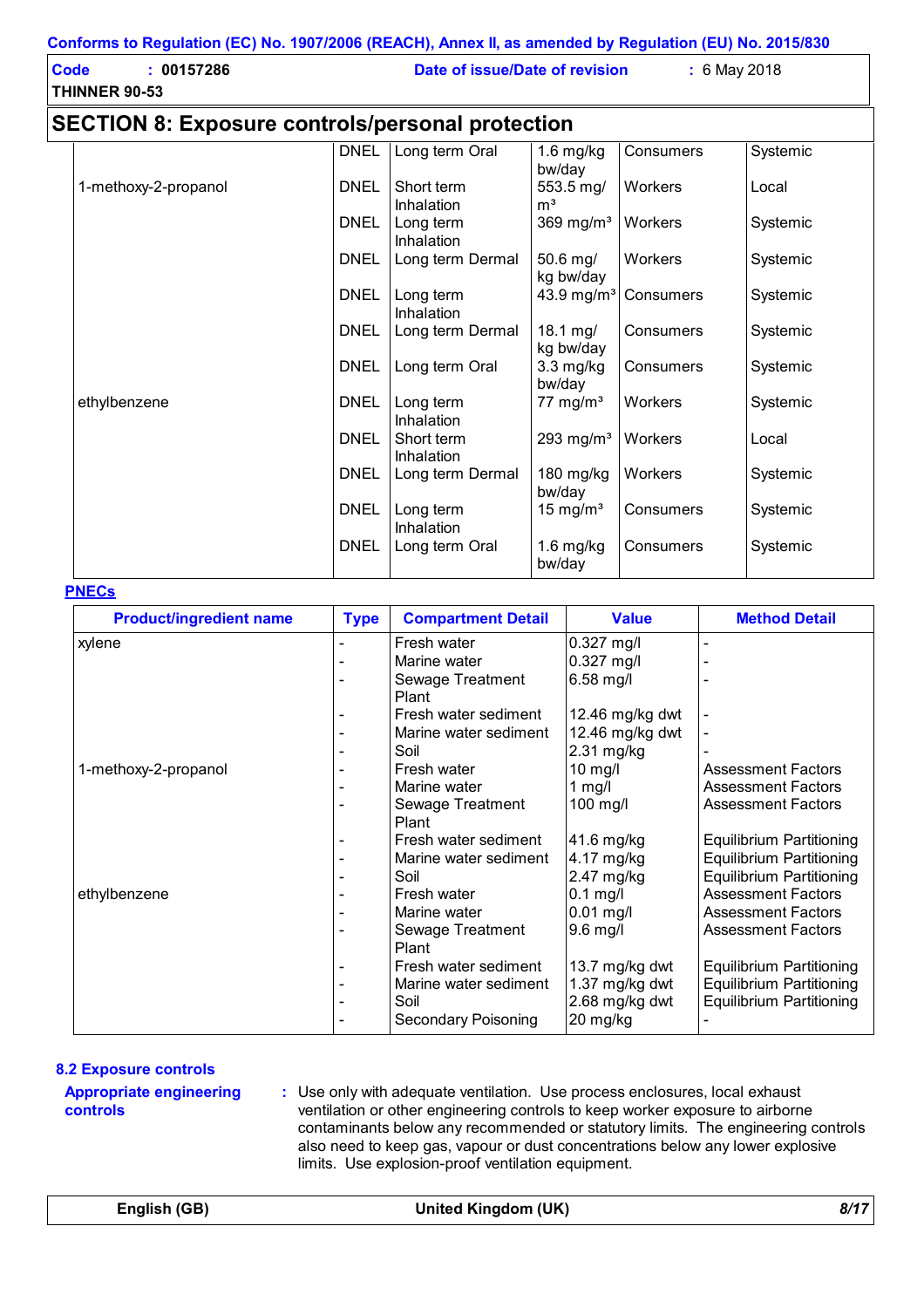| Code                 | 00157286 | Date of issue/Date of revision | $: 6$ May 2018 |
|----------------------|----------|--------------------------------|----------------|
| <b>THINNER 90-53</b> |          |                                |                |

# **SECTION 8: Exposure controls/personal protection**

| <b>Individual protection measures</b>            |                                                                                                                                                                                                                                                                                                                                                                                                                                                                                                                                                                                                                                                                                                                                                                                                                                                                                                                                                                                          |
|--------------------------------------------------|------------------------------------------------------------------------------------------------------------------------------------------------------------------------------------------------------------------------------------------------------------------------------------------------------------------------------------------------------------------------------------------------------------------------------------------------------------------------------------------------------------------------------------------------------------------------------------------------------------------------------------------------------------------------------------------------------------------------------------------------------------------------------------------------------------------------------------------------------------------------------------------------------------------------------------------------------------------------------------------|
| <b>Hygiene measures</b>                          | : Wash hands, forearms and face thoroughly after handling chemical products, before<br>eating, smoking and using the lavatory and at the end of the working period.<br>Appropriate techniques should be used to remove potentially contaminated clothing.<br>Wash contaminated clothing before reusing. Ensure that eyewash stations and<br>safety showers are close to the workstation location.                                                                                                                                                                                                                                                                                                                                                                                                                                                                                                                                                                                        |
| <b>Eye/face protection</b>                       | Chemical splash goggles. Use eye protection according to EN 166.                                                                                                                                                                                                                                                                                                                                                                                                                                                                                                                                                                                                                                                                                                                                                                                                                                                                                                                         |
| <b>Skin protection</b>                           |                                                                                                                                                                                                                                                                                                                                                                                                                                                                                                                                                                                                                                                                                                                                                                                                                                                                                                                                                                                          |
| <b>Hand protection</b>                           | : Chemical-resistant, impervious gloves complying with an approved standard should<br>be worn at all times when handling chemical products if a risk assessment indicates<br>this is necessary. Considering the parameters specified by the glove manufacturer,<br>check during use that the gloves are still retaining their protective properties. It<br>should be noted that the time to breakthrough for any glove material may be<br>different for different glove manufacturers. In the case of mixtures, consisting of<br>several substances, the protection time of the gloves cannot be accurately estimated.<br>When prolonged or frequently repeated contact may occur, a glove with a protection<br>class of 6 (breakthrough time greater than 480 minutes according to EN 374) is<br>recommended. When only brief contact is expected, a glove with a protection class<br>of 2 or higher (breakthrough time greater than 30 minutes according to EN 374) is<br>recommended. |
| <b>Gloves</b>                                    | : For prolonged or repeated handling, use the following type of gloves:                                                                                                                                                                                                                                                                                                                                                                                                                                                                                                                                                                                                                                                                                                                                                                                                                                                                                                                  |
|                                                  | Not recommended: nitrile rubber<br>Recommended: butyl rubber, polyvinyl alcohol (PVA), Viton®                                                                                                                                                                                                                                                                                                                                                                                                                                                                                                                                                                                                                                                                                                                                                                                                                                                                                            |
| <b>Body protection</b>                           | : Personal protective equipment for the body should be selected based on the task<br>being performed and the risks involved and should be approved by a specialist<br>before handling this product. When there is a risk of ignition from static electricity,<br>wear anti-static protective clothing. For the greatest protection from static<br>discharges, clothing should include anti-static overalls, boots and gloves. Refer to<br>European Standard EN 1149 for further information on material and design<br>requirements and test methods.                                                                                                                                                                                                                                                                                                                                                                                                                                     |
| <b>Other skin protection</b>                     | Appropriate footwear and any additional skin protection measures should be<br>selected based on the task being performed and the risks involved and should be<br>approved by a specialist before handling this product.                                                                                                                                                                                                                                                                                                                                                                                                                                                                                                                                                                                                                                                                                                                                                                  |
| <b>Respiratory protection</b><br>t.              | Respirator selection must be based on known or anticipated exposure levels, the<br>hazards of the product and the safe working limits of the selected respirator. If<br>workers are exposed to concentrations above the exposure limit, they must use<br>appropriate, certified respirators. Use a properly fitted, air-purifying or air-fed<br>respirator complying with an approved standard if a risk assessment indicates this is<br>necessary. Wear a respirator conforming to EN140. Filter type: organic vapour<br>(Type A) and particulate filter P3                                                                                                                                                                                                                                                                                                                                                                                                                             |
| <b>Environmental exposure</b><br><b>controls</b> | Emissions from ventilation or work process equipment should be checked to ensure<br>÷.<br>they comply with the requirements of environmental protection legislation. In some<br>cases, fume scrubbers, filters or engineering modifications to the process equipment<br>will be necessary to reduce emissions to acceptable levels.                                                                                                                                                                                                                                                                                                                                                                                                                                                                                                                                                                                                                                                      |

# **SECTION 9: Physical and chemical properties**

| <b>Physical state</b><br>$:$ Liquid.<br><b>Colour</b><br>: Colourless.<br>: Characteristic.<br><b>Odour</b><br>: Not available.<br><b>Odour threshold</b> |  |  |  |  |  |
|-----------------------------------------------------------------------------------------------------------------------------------------------------------|--|--|--|--|--|
|                                                                                                                                                           |  |  |  |  |  |
|                                                                                                                                                           |  |  |  |  |  |
|                                                                                                                                                           |  |  |  |  |  |
|                                                                                                                                                           |  |  |  |  |  |
| <b>Appearance</b>                                                                                                                                         |  |  |  |  |  |
| 9.1 Information on basic physical and chemical properties                                                                                                 |  |  |  |  |  |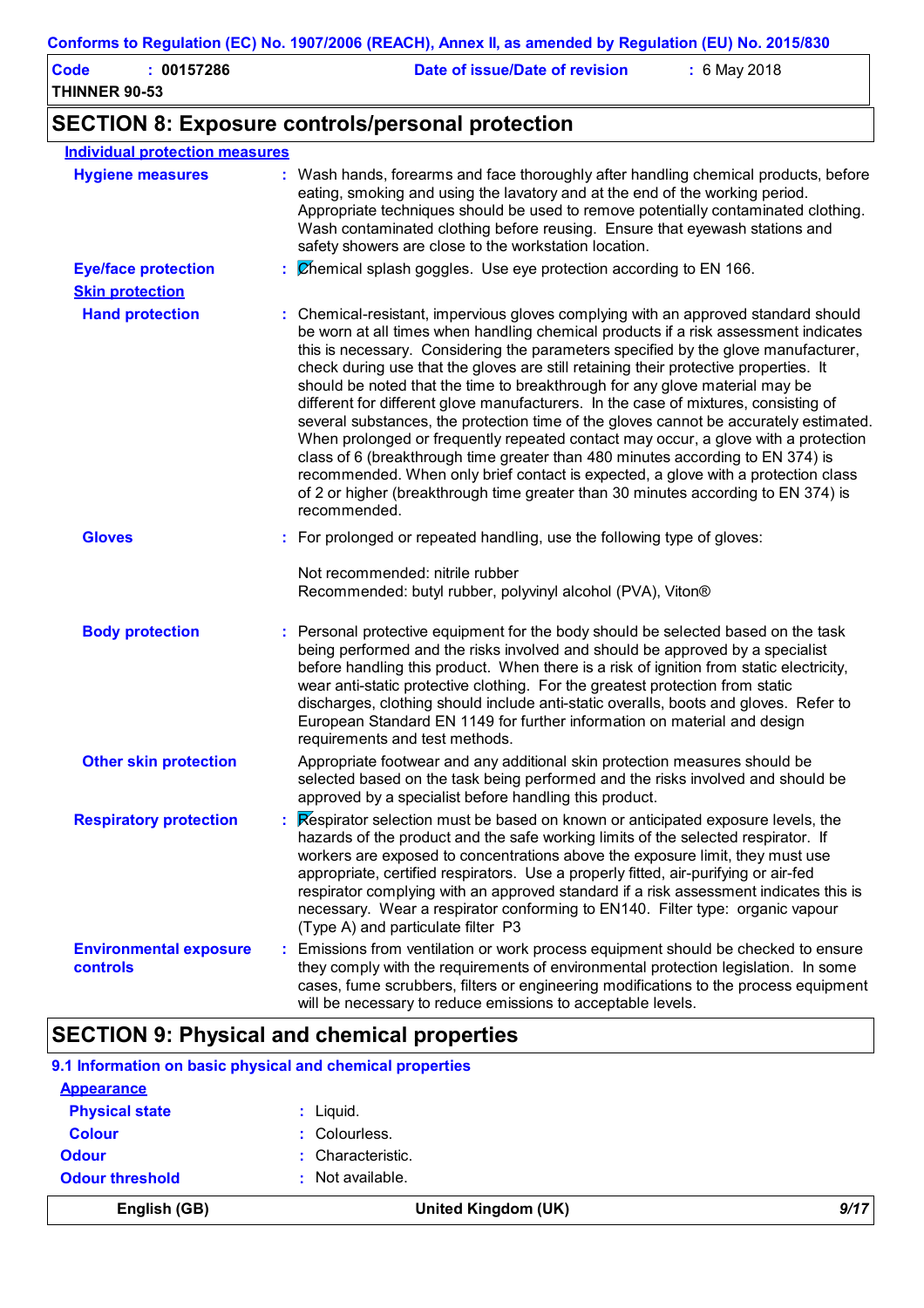| Code                 | 00157286 | Date of issue/Date of revision | : 6 May 2018 |
|----------------------|----------|--------------------------------|--------------|
| <b>THINNER 90-53</b> |          |                                |              |

# **SECTION 9: Physical and chemical properties**

| pH                                                     | insoluble in water.                                                                                                                                                                           |
|--------------------------------------------------------|-----------------------------------------------------------------------------------------------------------------------------------------------------------------------------------------------|
| <b>Melting point/freezing point</b>                    | May start to solidify at the following temperature: -94.9°C (-138.8°F) This is based<br>on data for the following ingredient: ethylbenzene. Weighted average: -95.37°C<br>$(-139.7^{\circ}F)$ |
| Initial boiling point and boiling<br>range             | : $>37.78^{\circ}$ C                                                                                                                                                                          |
| <b>Flash point</b>                                     | $:$ Closed cup: 29 $^{\circ}$ C                                                                                                                                                               |
| <b>Evaporation rate</b>                                | Highest known value: 0.84 (ethylbenzene) Weighted average: 0.79 compared<br>with butyl acetate                                                                                                |
| <b>Material supports combustion.</b>                   | $:$ Yes.                                                                                                                                                                                      |
| <b>Flammability (solid, gas)</b>                       | : liquid                                                                                                                                                                                      |
| <b>Upper/lower flammability or</b><br>explosive limits | : Greatest known range: Lower: 1.48% Upper: 13.74% (1-methoxy-2-propanol)                                                                                                                     |
| <b>Vapour pressure</b>                                 | : Highest known value: 1.2 kPa (9.3 mm Hg) (at 20°C) (ethylbenzene). Weighted<br>average: 1.01 kPa (7.58 mm Hg) (at 20°C)                                                                     |
| <b>Vapour density</b>                                  | Highest known value: 3.7 (Air = 1) (xylene). Weighted average: $3.46$ (Air = 1)                                                                                                               |
| <b>Relative density</b>                                | : 0.89                                                                                                                                                                                        |
| <b>Solubility(ies)</b>                                 | Insoluble in the following materials: cold water.                                                                                                                                             |
| <b>Partition coefficient: n-octanol/</b><br>water      | : Not applicable.                                                                                                                                                                             |
| <b>Auto-ignition temperature</b>                       | : Lowest known value: 270°C (518°F) (1-methoxy-2-propanol).                                                                                                                                   |
| <b>Decomposition temperature</b>                       | Stable under recommended storage and handling conditions (see Section 7).                                                                                                                     |
| <b>Viscosity</b>                                       | Kinematic $(40^{\circ}$ C): <0.14 cm <sup>2</sup> /s                                                                                                                                          |
| <b>Explosive properties</b>                            | The product itself is not explosive, but the formation of an explosible mixture of<br>vapour or dust with air is possible.                                                                    |
| <b>Oxidising properties</b>                            | Product does not present an oxidizing hazard.                                                                                                                                                 |

#### **9.2 Other information**

No additional information.

# **SECTION 10: Stability and reactivity**

| English (GB)                                      | United Kingdom (UK)                                                                                                                              | 10/17 |
|---------------------------------------------------|--------------------------------------------------------------------------------------------------------------------------------------------------|-------|
| <b>10.6 Hazardous</b><br>decomposition products   | : Depending on conditions, decomposition products may include the following<br>materials: carbon oxides                                          |       |
| 10.5 Incompatible materials                       | : Keep away from the following materials to prevent strong exothermic reactions:<br>oxidising agents, strong alkalis, strong acids.              |       |
| <b>10.4 Conditions to avoid</b>                   | : When exposed to high temperatures may produce hazardous decomposition<br>products.<br>Refer to protective measures listed in sections 7 and 8. |       |
| <b>10.3 Possibility of</b><br>hazardous reactions | : Under normal conditions of storage and use, hazardous reactions will not occur.                                                                |       |
| <b>10.2 Chemical stability</b>                    | : The product is stable.                                                                                                                         |       |
| <b>10.1 Reactivity</b>                            | : No specific test data related to reactivity available for this product or its ingredients.                                                     |       |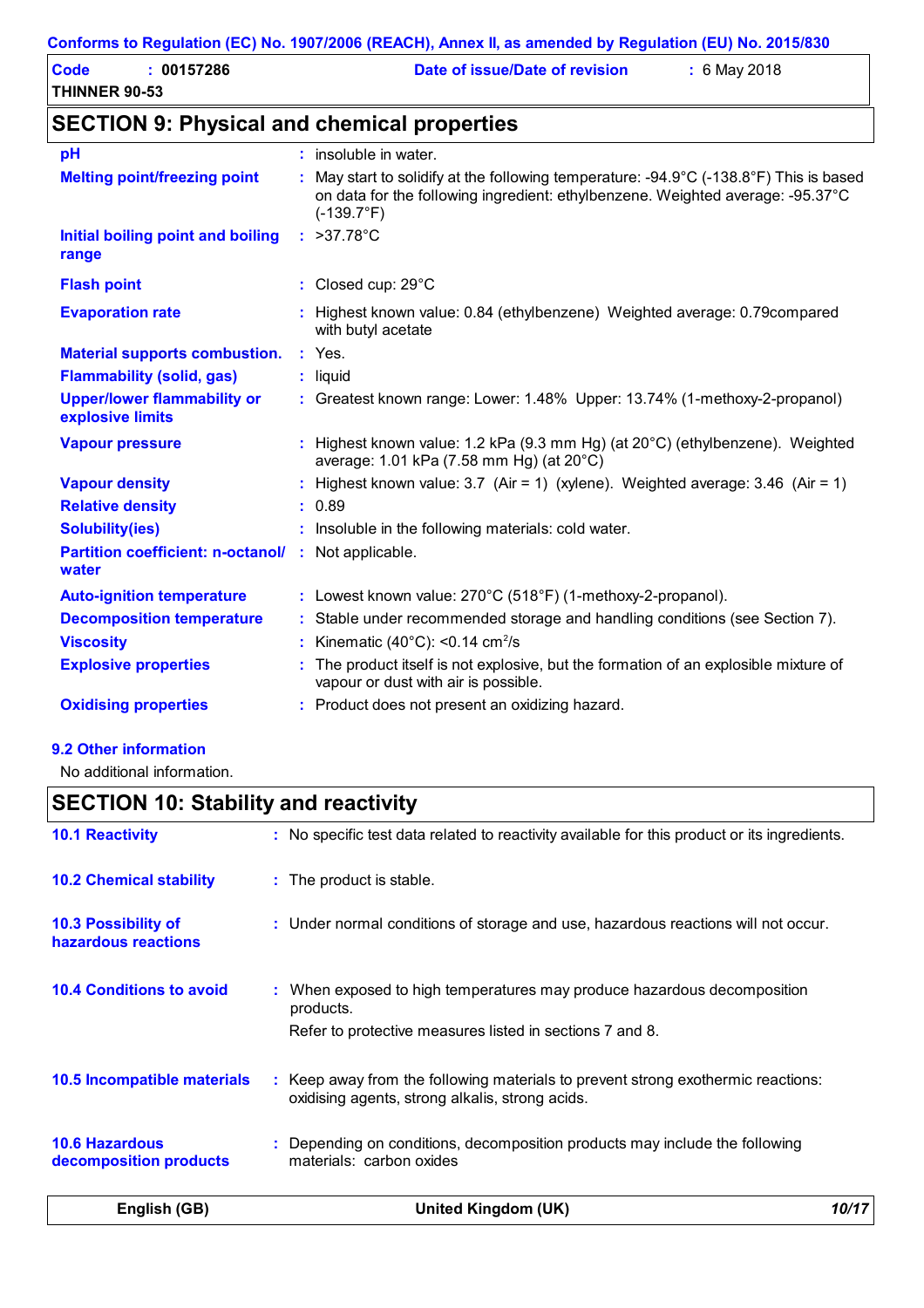| Code                 | 00157286 | Date of issue/Date of revision | $: 6$ May 2018 |
|----------------------|----------|--------------------------------|----------------|
| <b>THINNER 90-53</b> |          |                                |                |

## **SECTION 11: Toxicological information**

## **11.1 Information on toxicological effects**

#### **Acute toxicity**

| <b>Product/ingredient name</b> | <b>Result</b>                 | <b>Species</b> | <b>Dose</b> | <b>Exposure</b> |
|--------------------------------|-------------------------------|----------------|-------------|-----------------|
| <b>x</b> ylene                 | LD50 Dermal                   | Rabbit         | -1.7 g/kg   |                 |
|                                | LD50 Oral                     | Rat            | $4.3$ g/kg  |                 |
| 1-methoxy-2-propanol           | LD50 Dermal                   | Rabbit         | $13$ g/kg   |                 |
|                                | LD50 Oral                     | Rat            | $5.2$ g/kg  |                 |
| ethylbenzene                   | <b>LC50 Inhalation Vapour</b> | Rat            | $17.8$ mg/l | 4 hours         |
|                                | LD50 Dermal                   | Rabbit         | 17.8 g/kg   |                 |
|                                | LD50 Oral                     | Rat            | $3.5$ g/kg  |                 |
| 2-methoxypropanol              | <b>LC50 Inhalation Vapour</b> | Rat            | 15000 ppm   | 4 hours         |
|                                | LD50 Dermal                   | Rabbit         | 5660 mg/kg  |                 |
|                                | LD50 Oral                     | Rat            | 5.3 g/kg    |                 |

**Conclusion/Summary :** : There are no data available on the mixture itself.

#### **Acute toxicity estimates**

| <b>Route</b>                   | <b>ATE value</b>             |
|--------------------------------|------------------------------|
| Dermal<br>Inhalation (vapours) | 2156.9 mg/kg<br>$19.45$ mg/l |
|                                |                              |

#### **Irritation/Corrosion**

| <b>Product/ingredient name</b>                          |  | <b>Result</b>                                          | <b>Species</b> | <b>Score</b> | <b>Exposure</b>    | <b>Observation</b> |
|---------------------------------------------------------|--|--------------------------------------------------------|----------------|--------------|--------------------|--------------------|
| <b>xylene</b>                                           |  | Skin - Moderate irritant                               | Rabbit         |              | 24 hours 500<br>mg |                    |
| <b>Conclusion/Summary</b>                               |  |                                                        |                |              |                    |                    |
| <b>Skin</b>                                             |  | $:$ There are no data available on the mixture itself. |                |              |                    |                    |
| <b>Eyes</b>                                             |  | $:$ There are no data available on the mixture itself. |                |              |                    |                    |
| <b>Respiratory</b>                                      |  | : There are no data available on the mixture itself.   |                |              |                    |                    |
| <b>Sensitisation</b>                                    |  |                                                        |                |              |                    |                    |
| <b>Conclusion/Summary</b>                               |  |                                                        |                |              |                    |                    |
| <b>Skin</b>                                             |  | $:$ There are no data available on the mixture itself. |                |              |                    |                    |
| <b>Respiratory</b>                                      |  | : There are no data available on the mixture itself.   |                |              |                    |                    |
| <b>Mutagenicity</b>                                     |  |                                                        |                |              |                    |                    |
| <b>Conclusion/Summary</b>                               |  | $:$ There are no data available on the mixture itself. |                |              |                    |                    |
| <b>Carcinogenicity</b>                                  |  |                                                        |                |              |                    |                    |
| <b>Conclusion/Summary</b>                               |  | : There are no data available on the mixture itself.   |                |              |                    |                    |
| <b>Reproductive toxicity</b>                            |  |                                                        |                |              |                    |                    |
| <b>Conclusion/Summary</b>                               |  | $:$ There are no data available on the mixture itself. |                |              |                    |                    |
| <b>Teratogenicity</b>                                   |  |                                                        |                |              |                    |                    |
| <b>Conclusion/Summary</b>                               |  | : There are no data available on the mixture itself.   |                |              |                    |                    |
| <b>Specific target organ toxicity (single exposure)</b> |  |                                                        |                |              |                    |                    |

| <b>Product/ingredient name</b> | <b>Category</b> | <b>Route of</b><br>exposure | <b>Target organs</b>         |
|--------------------------------|-----------------|-----------------------------|------------------------------|
| xylene                         |                 | Category 3 Not applicable.  | Respiratory tract irritation |
| 1-methoxy-2-propanol           |                 | Category 3 Not applicable.  | Narcotic effects             |
| 2-methoxypropanol              |                 | Category 3 Not applicable.  | Respiratory tract irritation |

**Specific target organ toxicity (repeated exposure)**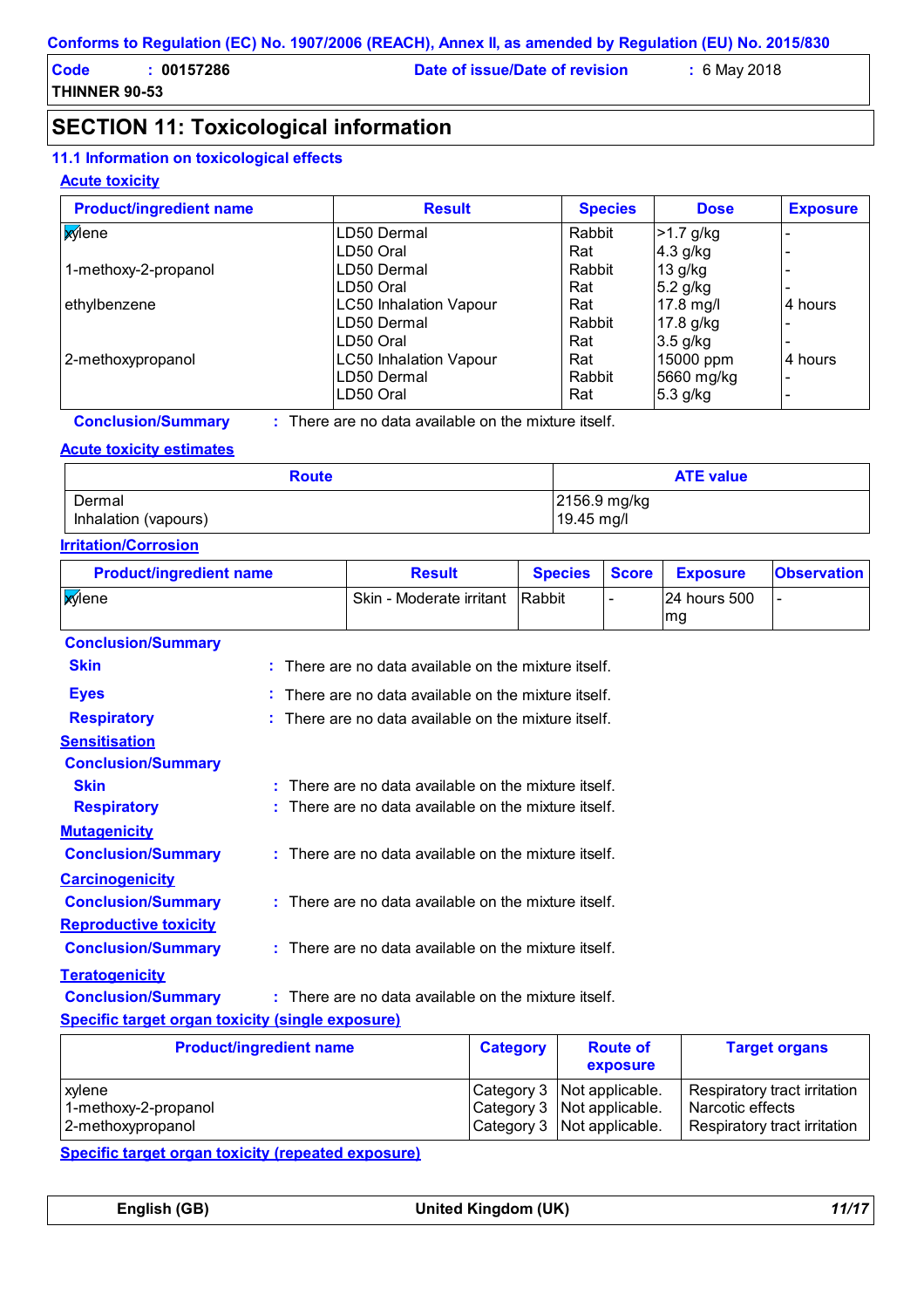| Code                 | : 00157286 | Date of issue/Date of revision | $: 6$ May 2018 |
|----------------------|------------|--------------------------------|----------------|
| <b>THINNER 90-53</b> |            |                                |                |

# **SECTION 11: Toxicological information**

| <b>Product/ingredient name</b> | <b>Category</b> | <b>Route of</b><br>exposure | <b>Target organs</b>                               |
|--------------------------------|-----------------|-----------------------------|----------------------------------------------------|
| xylene                         |                 | Category 2   Not determined | central nervous system<br>(CNS), kidneys and liver |
| ethylbenzene                   |                 | Category 2   Not determined | hearing organs                                     |

#### **Aspiration hazard**

|                                                                     | <b>Product/ingredient name</b>                                                                                                                                                            | <b>Result</b>                                                                      |  |
|---------------------------------------------------------------------|-------------------------------------------------------------------------------------------------------------------------------------------------------------------------------------------|------------------------------------------------------------------------------------|--|
| xylene<br>ethylbenzene                                              |                                                                                                                                                                                           | <b>ASPIRATION HAZARD - Category 1</b><br><b>ASPIRATION HAZARD - Category 1</b>     |  |
| <b>Information on likely</b><br>routes of exposure                  | : Not available.                                                                                                                                                                          |                                                                                    |  |
| <b>Potential acute health effects</b>                               |                                                                                                                                                                                           |                                                                                    |  |
| <b>Inhalation</b>                                                   | cause drowsiness or dizziness. May cause respiratory irritation.                                                                                                                          | : Harmful if inhaled. Can cause central nervous system (CNS) depression. May       |  |
| <b>Ingestion</b>                                                    | enters airways.                                                                                                                                                                           | : Can cause central nervous system (CNS) depression. May be fatal if swallowed and |  |
| <b>Skin contact</b>                                                 | : Causes skin irritation. Defatting to the skin.                                                                                                                                          |                                                                                    |  |
| <b>Eye contact</b>                                                  | : Causes serious eye irritation.                                                                                                                                                          |                                                                                    |  |
|                                                                     | Symptoms related to the physical, chemical and toxicological characteristics                                                                                                              |                                                                                    |  |
| <b>Inhalation</b>                                                   | : Adverse symptoms may include the following:<br>respiratory tract irritation<br>coughing<br>nausea or vomiting<br>headache<br>drowsiness/fatigue<br>dizziness/vertigo<br>unconsciousness |                                                                                    |  |
| <b>Ingestion</b>                                                    | : Adverse symptoms may include the following:<br>nausea or vomiting                                                                                                                       |                                                                                    |  |
| <b>Skin contact</b>                                                 | : Adverse symptoms may include the following:<br>irritation<br>redness<br>dryness<br>cracking                                                                                             |                                                                                    |  |
| <b>Eye contact</b>                                                  | : Adverse symptoms may include the following:<br>pain or irritation<br>watering<br>redness                                                                                                |                                                                                    |  |
|                                                                     | Delayed and immediate effects as well as chronic effects from short and long-term exposure                                                                                                |                                                                                    |  |
| <b>Short term exposure</b><br><b>Potential immediate</b><br>effects | : Not available.                                                                                                                                                                          |                                                                                    |  |
| <b>Potential delayed effects</b>                                    | : Not available.                                                                                                                                                                          |                                                                                    |  |
| <b>Long term exposure</b>                                           |                                                                                                                                                                                           |                                                                                    |  |
| <b>Potential immediate</b><br>effects                               | : Not available.                                                                                                                                                                          |                                                                                    |  |
| <b>Potential delayed effects : Not available.</b>                   |                                                                                                                                                                                           |                                                                                    |  |
| <b>Potential chronic health effects</b><br>Not available.           |                                                                                                                                                                                           |                                                                                    |  |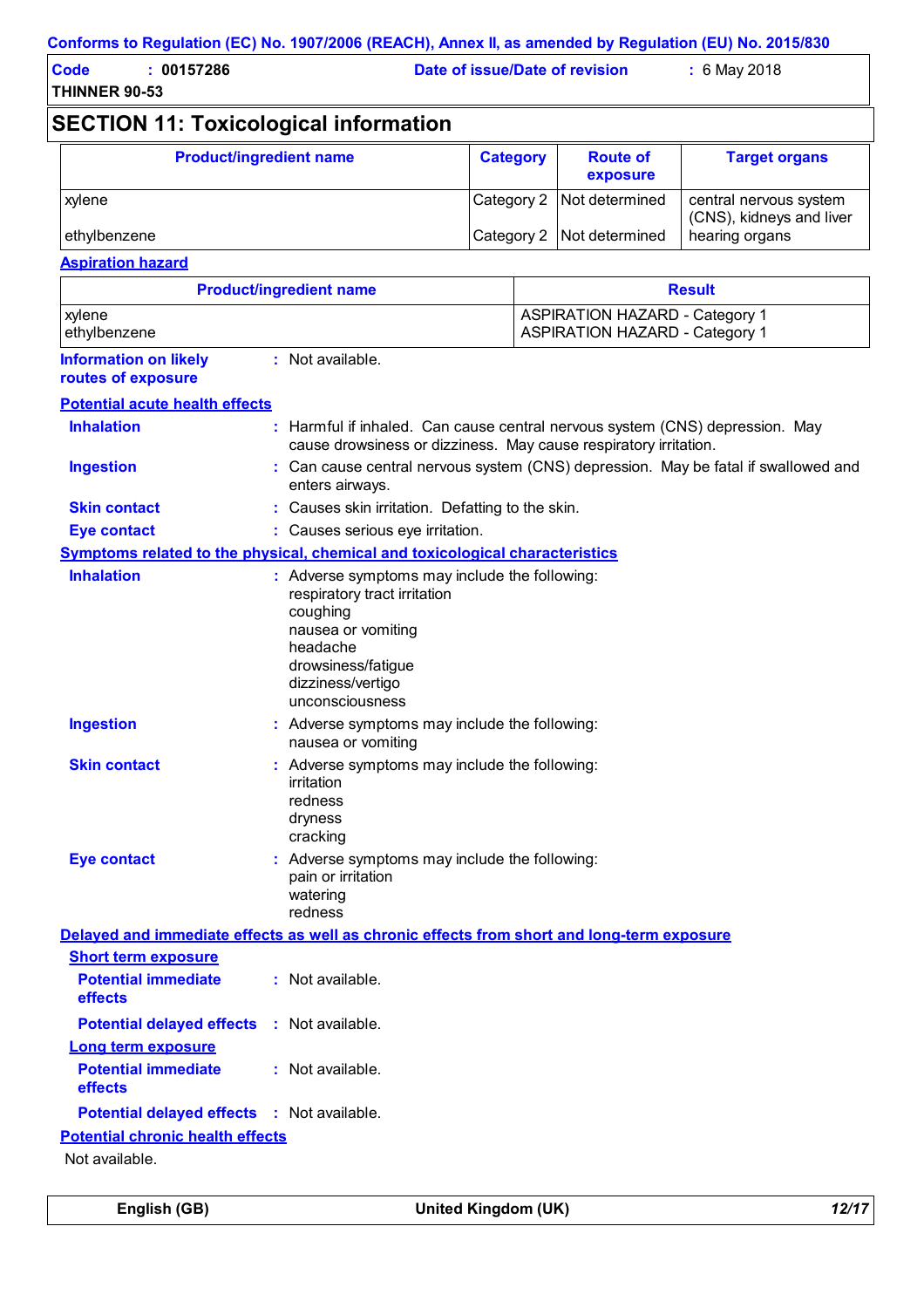| Code                 | : 00157286 | Date of issue/Date of revision | $: 6$ May 2018 |
|----------------------|------------|--------------------------------|----------------|
| <b>THINNER 90-53</b> |            |                                |                |

# **SECTION 11: Toxicological information**

| <b>Conclusion/Summary</b>    | $:$ Not available.                                                                                                                                                              |
|------------------------------|---------------------------------------------------------------------------------------------------------------------------------------------------------------------------------|
| <b>General</b>               | : May cause damage to organs through prolonged or repeated exposure. Prolonged<br>or repeated contact can defat the skin and lead to irritation, cracking and/or<br>dermatitis. |
| <b>Carcinogenicity</b>       | : No known significant effects or critical hazards.                                                                                                                             |
| <b>Mutagenicity</b>          | : No known significant effects or critical hazards.                                                                                                                             |
| <b>Teratogenicity</b>        | : No known significant effects or critical hazards.                                                                                                                             |
| <b>Developmental effects</b> | : No known significant effects or critical hazards.                                                                                                                             |
| <b>Fertility effects</b>     | : No known significant effects or critical hazards.                                                                                                                             |
| <b>Other information</b>     | : Not available.                                                                                                                                                                |

There are no data available on the mixture itself. The mixture has been assessed following the conventional method of the CLP Regulation (EC) No 1272/2008 and is classified for toxicological properties accordingly. See Sections 2 and 3 for details.

Exposure to component solvent vapour concentrations in excess of the stated occupational exposure limit may result in adverse health effects such as mucous membrane and respiratory system irritation and adverse effects on the kidneys, liver and central nervous system. Symptoms and signs include headache, dizziness, fatigue, muscular weakness, drowsiness and, in extreme cases, loss of consciousness.

Solvents may cause some of the above effects by absorption through the skin. Repeated or prolonged contact with the mixture may cause removal of natural fat from the skin, resulting in non-allergic contact dermatitis and absorption through the skin.

If splashed in the eyes, the liquid may cause irritation and reversible damage.

Ingestion may cause nausea, diarrhea and vomiting.

This takes into account, where known, delayed and immediate effects and also chronic effects of components from short-term and long-term exposure by oral, inhalation and dermal routes of exposure and eye contact.

## **SECTION 12: Ecological information**

#### **12.1 Toxicity**

| <b>Product/ingredient name</b>     | <b>Result</b>                                                 | <b>Species</b>                                       | <b>Exposure</b>      |
|------------------------------------|---------------------------------------------------------------|------------------------------------------------------|----------------------|
| 1 <sup>7</sup> -methoxy-2-propanol | Acute LC50 23300 mg/l<br>Acute LC50 >4500 mg/l<br>Fresh water | Daphnia<br>Fish                                      | 48 hours<br>96 hours |
| ethylbenzene                       | Acute LC50 150 to 200 mg/l<br>Fresh water                     | Fish - Lepomis<br>macrochirus -<br>Young of the year | 96 hours             |

**Conclusion/Summary :** : There are no data available on the mixture itself.

#### **12.2 Persistence and degradability**

**Conclusion/Summary :** There are no data available on the mixture itself.

| <b>Product/ingredient name</b> | <b>Aquatic half-life</b> | <b>Photolysis</b> | <b>Biodegradability</b> |
|--------------------------------|--------------------------|-------------------|-------------------------|
| <b>X</b> ylene                 |                          |                   | Readily<br>Readily      |
| ethylbenzene                   |                          |                   |                         |

#### **12.3 Bioaccumulative potential**

| <b>Product/ingredient name</b>                      | LogP <sub>ow</sub>      | <b>BCF</b>           | <b>Potential</b>  |
|-----------------------------------------------------|-------------------------|----------------------|-------------------|
| <b>xy</b> lene<br>ethylbenzene<br>2-methoxypropanol | 3.16<br>3.15<br>$-0.49$ | 7.4 to 18.5<br>79.43 | low<br>low<br>low |

| English (GB) | United Kingdom (UK) | 13/17 |
|--------------|---------------------|-------|
|--------------|---------------------|-------|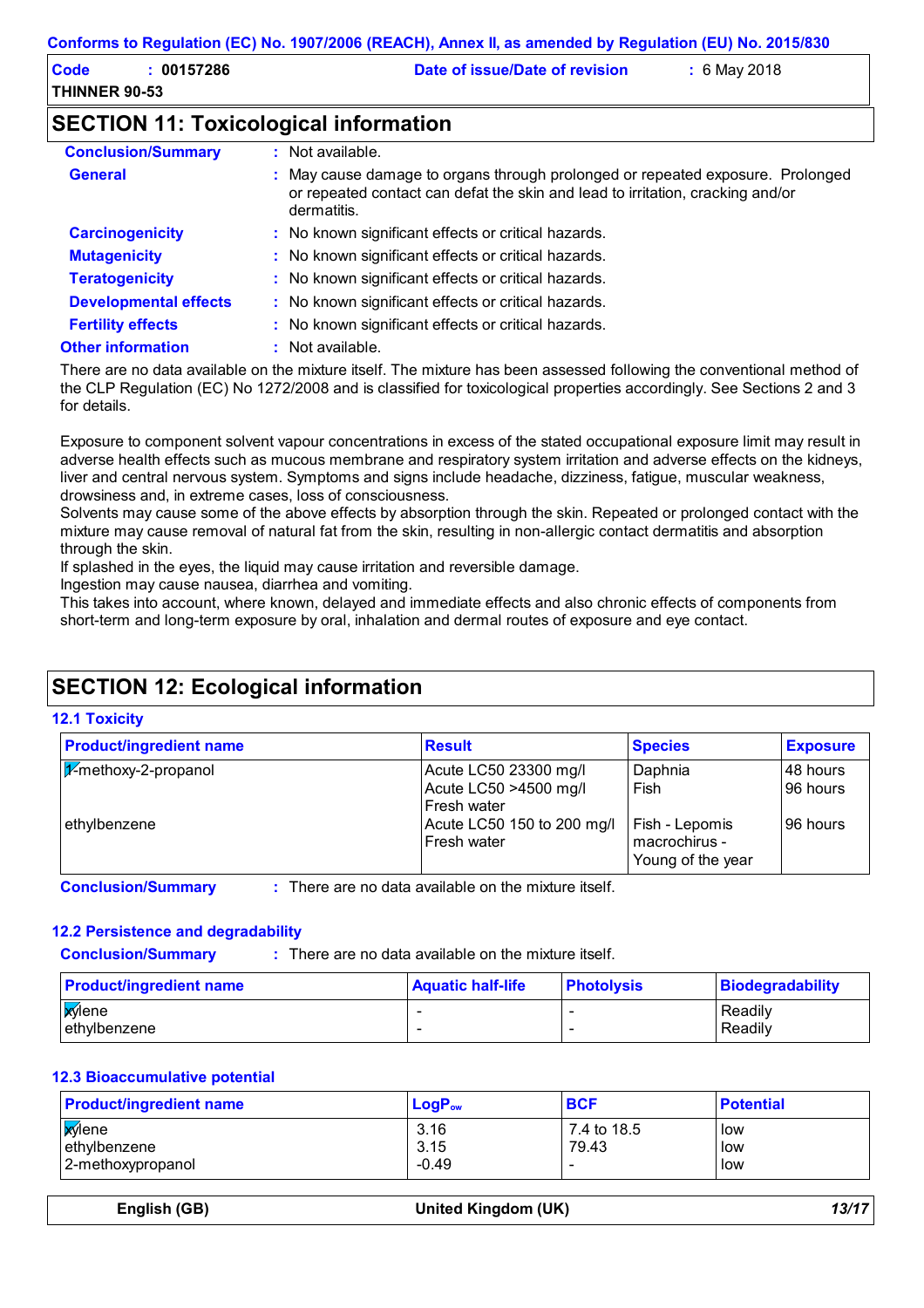| Code                 | :00157286 | Date of issue/Date of revision | $\div$ 6 May 2018 |
|----------------------|-----------|--------------------------------|-------------------|
| <b>THINNER 90-53</b> |           |                                |                   |

## **SECTION 12: Ecological information**

| <b>12.4 Mobility in soil</b>                            |                                                    |
|---------------------------------------------------------|----------------------------------------------------|
| <b>Soil/water partition</b><br><b>coefficient (Koc)</b> | : Not available.                                   |
| <b>Mobility</b>                                         | $:$ Not available.                                 |
| 12.5 Results of PBT and vPvB assessment                 |                                                    |
| <b>PBT</b>                                              | : Not applicable.                                  |
| <b>vPvB</b>                                             | : Not applicable.                                  |
| <b>12.6 Other adverse effects</b>                       | : No known significant effects or critical hazards |

### **SECTION 13: Disposal considerations**

The information in this section contains generic advice and guidance. The list of Identified Uses in Section 1 should be consulted for any available use-specific information provided in the Exposure Scenario(s).

#### **13.1 Waste treatment methods**

**Product**

| <b>Methods of disposal</b>            | : The generation of waste should be avoided or minimised wherever possible.<br>Disposal of this product, solutions and any by-products should at all times comply<br>with the requirements of environmental protection and waste disposal legislation and<br>any regional local authority requirements. Dispose of surplus and non-recyclable<br>products via a licensed waste disposal contractor. Waste should not be disposed of<br>untreated to the sewer unless fully compliant with the requirements of all authorities<br>with jurisdiction. |  |  |
|---------------------------------------|-----------------------------------------------------------------------------------------------------------------------------------------------------------------------------------------------------------------------------------------------------------------------------------------------------------------------------------------------------------------------------------------------------------------------------------------------------------------------------------------------------------------------------------------------------|--|--|
| <b>Hazardous waste</b>                | $:$ Yes.                                                                                                                                                                                                                                                                                                                                                                                                                                                                                                                                            |  |  |
| <b>European waste catalogue (EWC)</b> |                                                                                                                                                                                                                                                                                                                                                                                                                                                                                                                                                     |  |  |
| <b>Waste code</b>                     | <b>Waste designation</b>                                                                                                                                                                                                                                                                                                                                                                                                                                                                                                                            |  |  |
| 08 01 11*                             | waste paint and varnish containing organic solvents or other hazardous substances                                                                                                                                                                                                                                                                                                                                                                                                                                                                   |  |  |
| <b>Packaging</b>                      |                                                                                                                                                                                                                                                                                                                                                                                                                                                                                                                                                     |  |  |
| <b>Methods of disposal</b>            | : The generation of waste should be avoided or minimised wherever possible. Waste<br>packaging should be recycled. Incineration or landfill should only be considered<br>when recycling is not feasible.                                                                                                                                                                                                                                                                                                                                            |  |  |
| <b>Type of packaging</b>              | European waste catalogue (EWC)                                                                                                                                                                                                                                                                                                                                                                                                                                                                                                                      |  |  |
| Container                             | 15 01 06<br>mixed packaging                                                                                                                                                                                                                                                                                                                                                                                                                                                                                                                         |  |  |
| <b>Special precautions</b>            | : This material and its container must be disposed of in a safe way. Care should be<br>taken when handling emptied containers that have not been cleaned or rinsed out.<br>Empty containers or liners may retain some product residues. Vapour from product<br>residues may create a highly flammable or explosive atmosphere inside the<br>container. Do not cut, weld or grind used containers unless they have been cleaned<br>thoroughly internally. Avoid dispersal of spilt material and runoff and contact with                              |  |  |

soil, waterways, drains and sewers.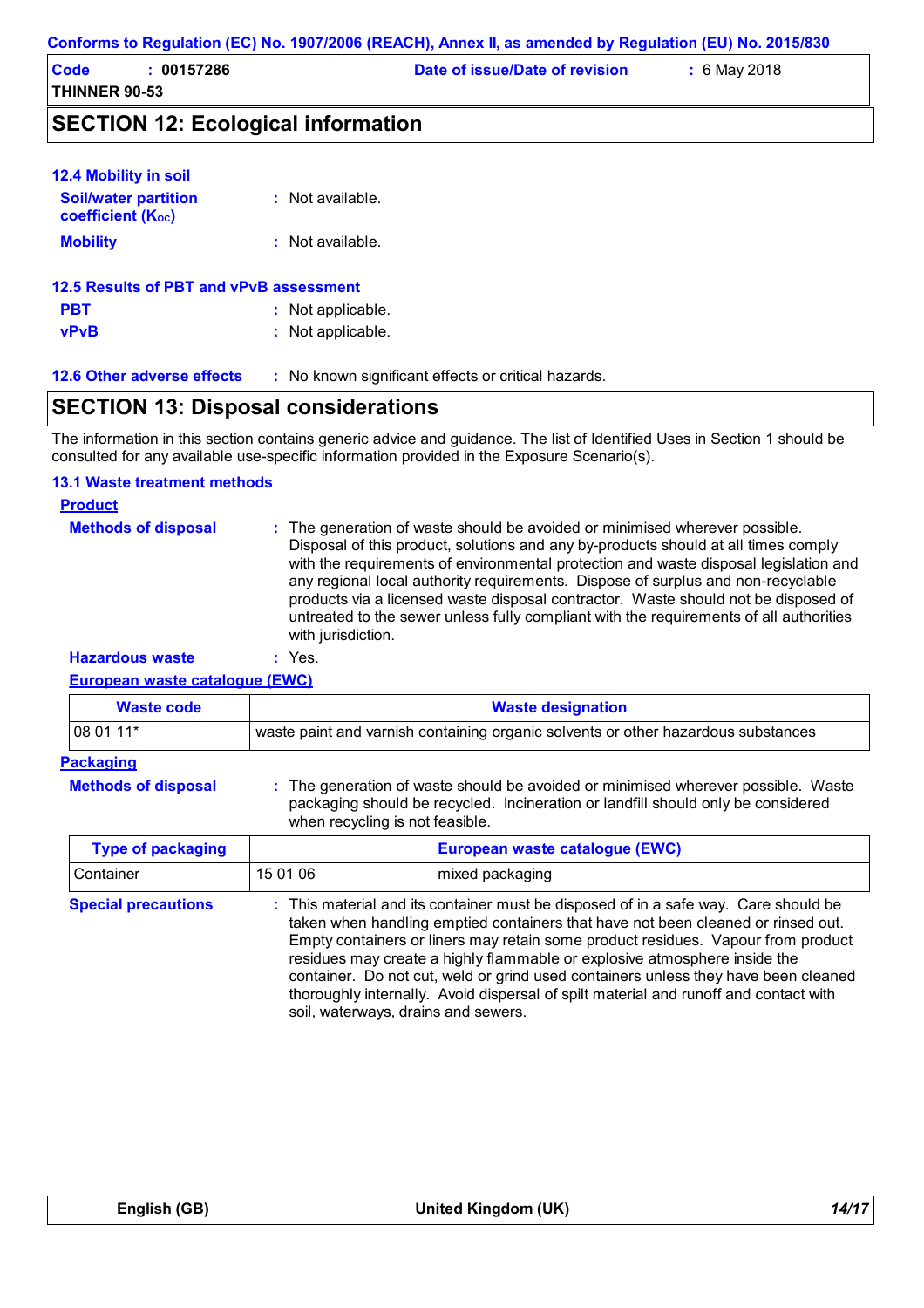|  | Conforms to Regulation (EC) No. 1907/2006 (REACH), Annex II, as amended by Regulation (EU) No. 2015/830 |  |
|--|---------------------------------------------------------------------------------------------------------|--|
|--|---------------------------------------------------------------------------------------------------------|--|

| Code                 | :~00157286 | Date of issue/Date of revision | $: 6$ May 2018 |
|----------------------|------------|--------------------------------|----------------|
| <b>THINNER 90-53</b> |            |                                |                |

# **14. Transport information**

|                                              | <b>ADR/RID</b>                          | <b>ADN</b>                              | <b>IMDG</b>                             | <b>IATA</b>                             |
|----------------------------------------------|-----------------------------------------|-----------------------------------------|-----------------------------------------|-----------------------------------------|
| 14.1 UN number                               | UN1263                                  | <b>UN1263</b>                           | <b>UN1263</b>                           | UN1263                                  |
| 14.2 UN proper<br>shipping name              | <b>PAINT RELATED</b><br><b>MATERIAL</b> | <b>PAINT RELATED</b><br><b>MATERIAL</b> | <b>PAINT RELATED</b><br><b>MATERIAL</b> | <b>PAINT RELATED</b><br><b>MATERIAL</b> |
| <b>14.3 Transport</b><br>hazard class(es)    | 3                                       | 3                                       | 3                                       | 3                                       |
| <b>14.4 Packing group</b>                    | Ш                                       | III                                     | Ш                                       | Ш                                       |
| 14.5<br><b>Environmental</b><br>hazards      | No.                                     | No.                                     | No.                                     | No.                                     |
| <b>Marine pollutant</b><br><b>substances</b> | Not applicable.                         | Not applicable.                         | Not applicable.                         | Not applicable.                         |

#### **Additional information**

| <b>ADR/RID</b>     | : None identified. |
|--------------------|--------------------|
| <b>Tunnel code</b> | (D/E)              |
| <b>ADN</b>         | : None identified. |
| <b>IMDG</b>        | : None identified. |
| IATA               | : None identified. |

**14.6 Special precautions for : Transport within user's premises:** always transport in closed containers that are upright and secure. Ensure that persons transporting the product know what to do in the event of an accident or spillage. **user**

| <b>14.7 Transport in bulk</b>  | : Not applicable. |
|--------------------------------|-------------------|
| according to Annex II of       |                   |
| <b>Marpol and the IBC Code</b> |                   |

## **SECTION 15: Regulatory information**

**15.1 Safety, health and environmental regulations/legislation specific for the substance or mixture EU Regulation (EC) No. 1907/2006 (REACH)**

**Annex XIV - List of substances subject to authorisation**

#### **Annex XIV**

None of the components are listed.

#### **Substances of very high concern**

None of the components are listed.

**Annex XVII - Restrictions on the manufacture, placing on the market and use of certain dangerous substances, mixtures and articles** : Not applicable.

**Other EU regulations**

## **Ozone depleting substances (1005/2009/EU)**

Not listed.

#### **Seveso Directive**

This product is controlled under the Seveso Directive.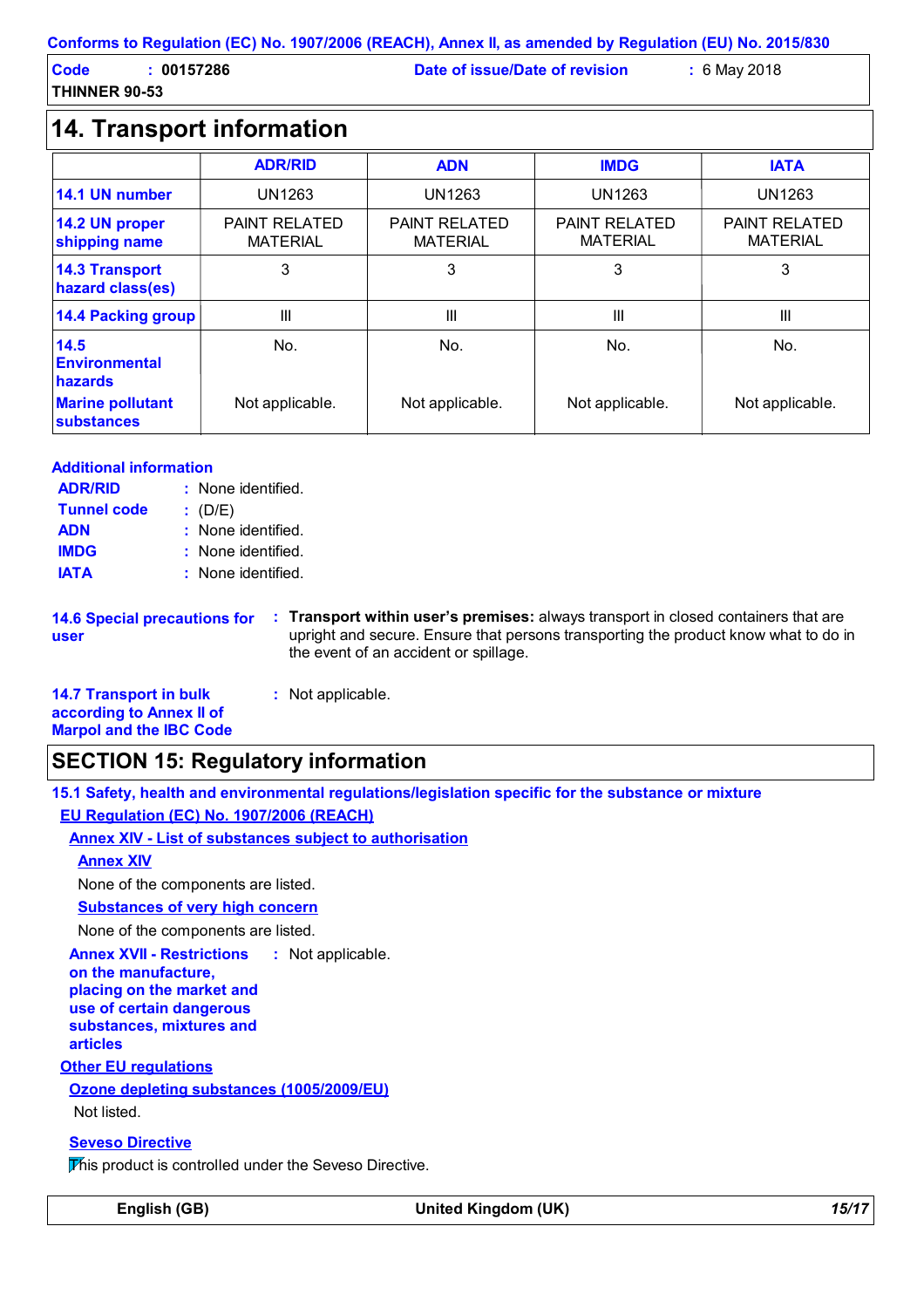| Code                 | 00157286 | Date of issue/Date of revision | $: 6$ May 2018 |
|----------------------|----------|--------------------------------|----------------|
| <b>THINNER 90-53</b> |          |                                |                |

## **SECTION 15: Regulatory information**

| <b>Danger criteria</b> |  |  |  |
|------------------------|--|--|--|
| <b>Category</b>        |  |  |  |
| $P_{\rm 5c}$           |  |  |  |

## **15.2 Chemical safety**

**:** No Chemical Safety Assessment has been carried out.

#### **assessment**

## **SECTION 16: Other information**

 $\nabla$  Indicates information that has changed from previously issued version.

#### **Abbreviations and acronyms**

ATE = Acute Toxicity Estimate

CLP = Classification, Labelling and Packaging Regulation [Regulation (EC) No. 1272/2008]

DNEL = Derived No Effect Level

EUH statement = CLP-specific Hazard statement

PNEC = Predicted No Effect Concentration

RRN = REACH Registration Number

PBT = Persistent, Bioaccumulative and Toxic

vPvB = Very Persistent and Very Bioaccumulative

ADR = The European Agreement concerning the International Carriage of Dangerous Goods by Road

ADN = European Provisions concerning the International Carriage of Dangerous Goods by Inland Waterway

IMDG = International Maritime Dangerous Goods

IATA = International Air Transport Association

#### **Procedure used to derive the classification according to Regulation (EC) No. 1272/2008 [CLP/GHS]**

| <b>Classification</b>  | <b>Justification</b>   |
|------------------------|------------------------|
| Flam. Liq. 3, H226     | IOn basis of test data |
| Acute Tox. 4, H332     | ICalculation method    |
| Skin Irrit. 2, H315    | ICalculation method    |
| Eye Irrit. 2, H319     | ICalculation method    |
| <b>STOT SE 3, H335</b> | ICalculation method    |
| <b>STOT SE 3, H336</b> | ICalculation method    |
| <b>STOT RE 2, H373</b> | ICalculation method    |
| Asp. Tox. 1, H304      | Calculation method     |

#### **Full text of abbreviated H statements**

| H225         | Highly flammable liquid and vapour.                      |
|--------------|----------------------------------------------------------|
| H226         | Flammable liquid and vapour.                             |
| H304         | May be fatal if swallowed and enters airways.            |
| H312         | Harmful in contact with skin.                            |
| H315         | Causes skin irritation.                                  |
| H318         | Causes serious eye damage.                               |
| H319         | Causes serious eye irritation.                           |
| H332         | Harmful if inhaled.                                      |
| H335         | May cause respiratory irritation.                        |
| H336         | May cause drowsiness or dizziness.                       |
| <b>H360D</b> | May damage the unborn child.                             |
| H373         | May cause damage to organs through prolonged or repeated |
|              | exposure.                                                |

**Full text of classifications [CLP/GHS]**